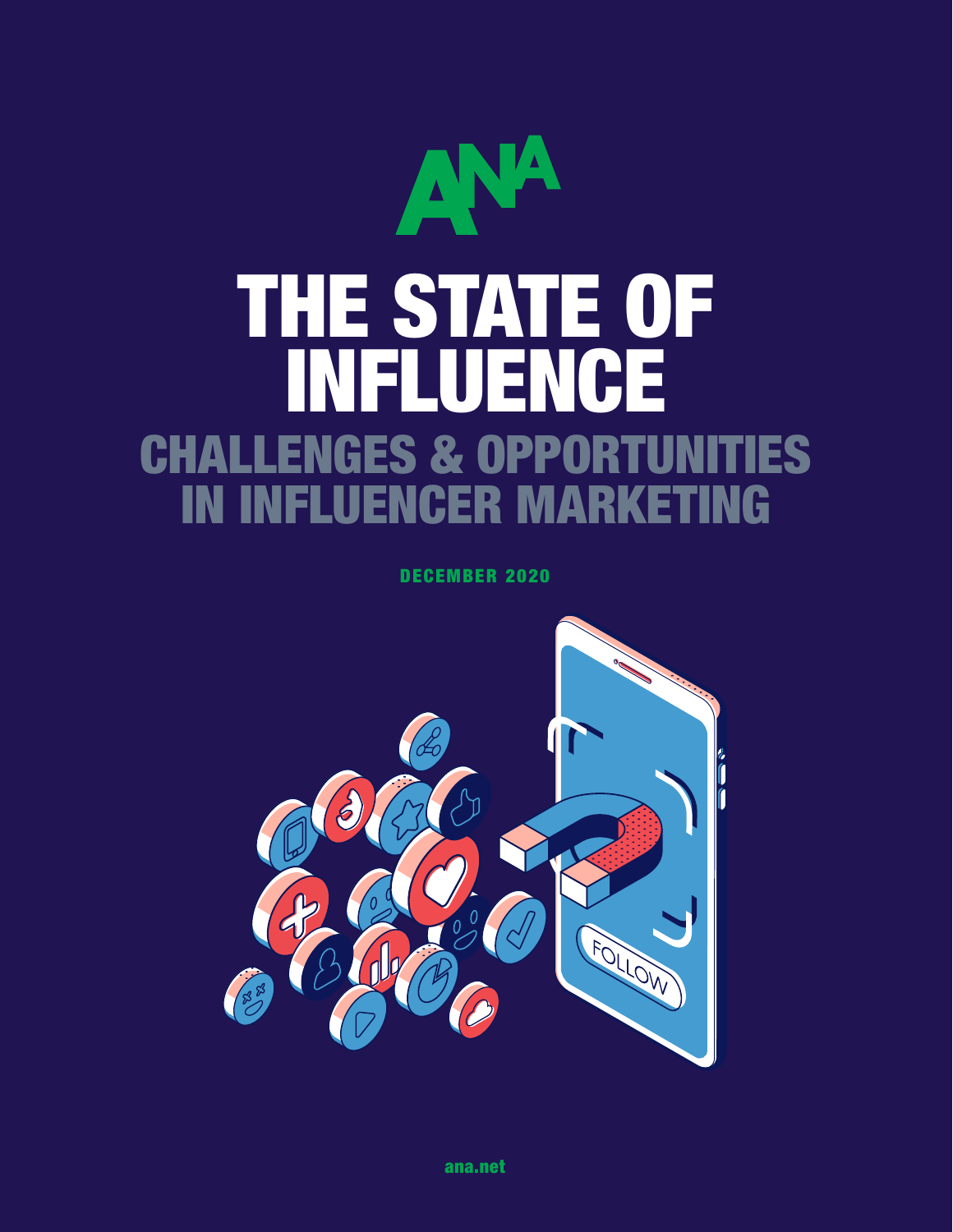# INTRODUCTION AND METHODOLOGY

The ANA defines influencer marketing as "Marketing that identifies and activates individuals who can sway brand preferences, buying decisions, and the loyalty of the broader population using their own opinions, beliefs, and/or marketing channels." ([2019 ANA Guide to Influencer Marketing](https://www.ana.net/miccontent/show/id/dm-toolprofile-influencer-guide))

When brands need to connect with a specific audience, they are increasingly turning to influencers who already have a connection to, and have cultivated trust with, those audiences.

This report covers the findings from 2020 quantitative and qualitative research conducted by the ANA. The purpose was to gain a greater understanding of marketers' experiences with, usage of, and needs surrounding influencer marketing in the areas of influencer selection, budgets, measurement, ROI, and fraud. In June 2020, a survey was sent to members of the ANA's Brand Activation and Brand and Media committees. In total, 97 client-side marketers participated.

About the respondents:

- 25 percent have been working in marketing or advertising for less than 10 years, and 75 percent have been in working in the industry for 10 or more years.
- The most common title of respondents was Director (33 percent), followed by Manager (25 percent) and Vice President (10 percent).
- 44 percent work at organizations that have a current annual U.S. marketing budget of \$100 million or more.
- 33 percent of respondents' businesses are primarily business-to-consumer, 20 percent are primarily business-to-business, and 47 percent are both.

The complete survey questionnaire is available [here](http://www.ana.net/getfile/31152).

To supplement the quantitative results, in-depth qualitative interviews were conducted, which provided additional insights and perspectives.

[The Conclusions and Implications for Marketers](#page-26-0) sections on pages 27–29 outline the key learnings and implications of this research, actions the ANA is taking to address the greatest barriers to growth in influencer marketing, and additional resources for ANA members.

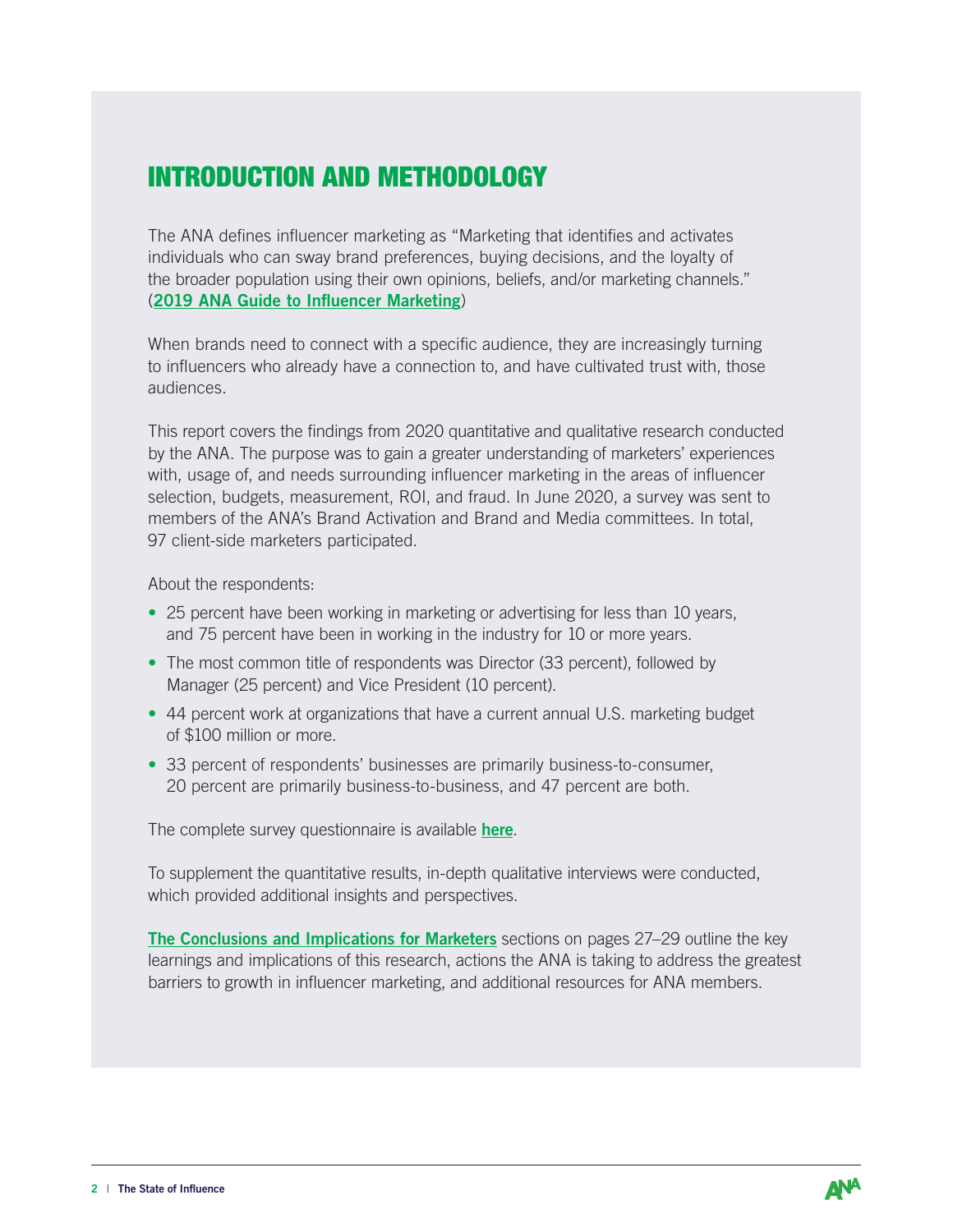# EXECUTIVE SUMMARY

#### Incidence

Sixty-five percent of ANA marketers have used influencer marketing in the past 12 months.

#### Influencer Budgets

Fifty-one percent of marketers were increasing their influencer marketing budgets prior to the pandemic, while only 5 percent reported spending less.

### Influencer Spending

Fifty-seven percent of marketers spend \$25,000–\$250,000 on influencer marketing annually, with another 34 percent spending more than \$250,000.

### Influencer Marketing Spending During the Pandemic

Influencer marketing spend was negatively affected by the coronavirus pandemic, with 57 percent of respondents reporting reductions in influencer marketing spending.

### Top Benefits

The top benefits to ANA marketers for using influencer marketing are reaching new and different audiences (93 percent), greater brand awareness (91 percent), and authenticity (86 percent).

### Top Challenges

Marketers rank measurement and ROI as the top challenges with influencer marketing.

### Effectiveness and ROI

Thirty-four percent of ANA marketers cite influencer marketing as a better-performing strategy than other marketing activities, while 39 percent remain unsure due to the challenges of accurate measurement.

#### Satisfaction with Results

There is strong satisfaction with the overall results of influencer marketing. Seventy-one percent of marketers are satisfied with the results and only 6 percent report being dissatisfied.

#### **Metrics**

Marketers view engagement, reach, and impressions as the most important metrics when measuring the ROI of influencer marketing. Sales was the least important metric.

#### Influencer Types

The most common types of influencers respondents reported using were mid-level influencers (25,000– 100,000 followers) at 74 percent, subject matter experts at 67 percent, and macro-influencers (over 100,000 followers) at 63 percent.

### Influencer Selection Factors

Ninety-seven percent of marketers consider brand alignment/relevance to be the most important factor when considering what influencers to tap for their brand, followed by content quality and engagement rate.

#### Influencer Usage

Half of marketers executed fewer than five influencer marketing campaigns over the past 12 months, whereas 20 percent executed more than 15 campaigns over that same time frame. Approximately half of respondents use fewer than 15 influencers per campaign, and about a quarter use more than 25 per campaign.

### Platforms Used

Instagram and Facebook dramatically lead the pack as the most important platforms for influencer marketing, followed by YouTube.

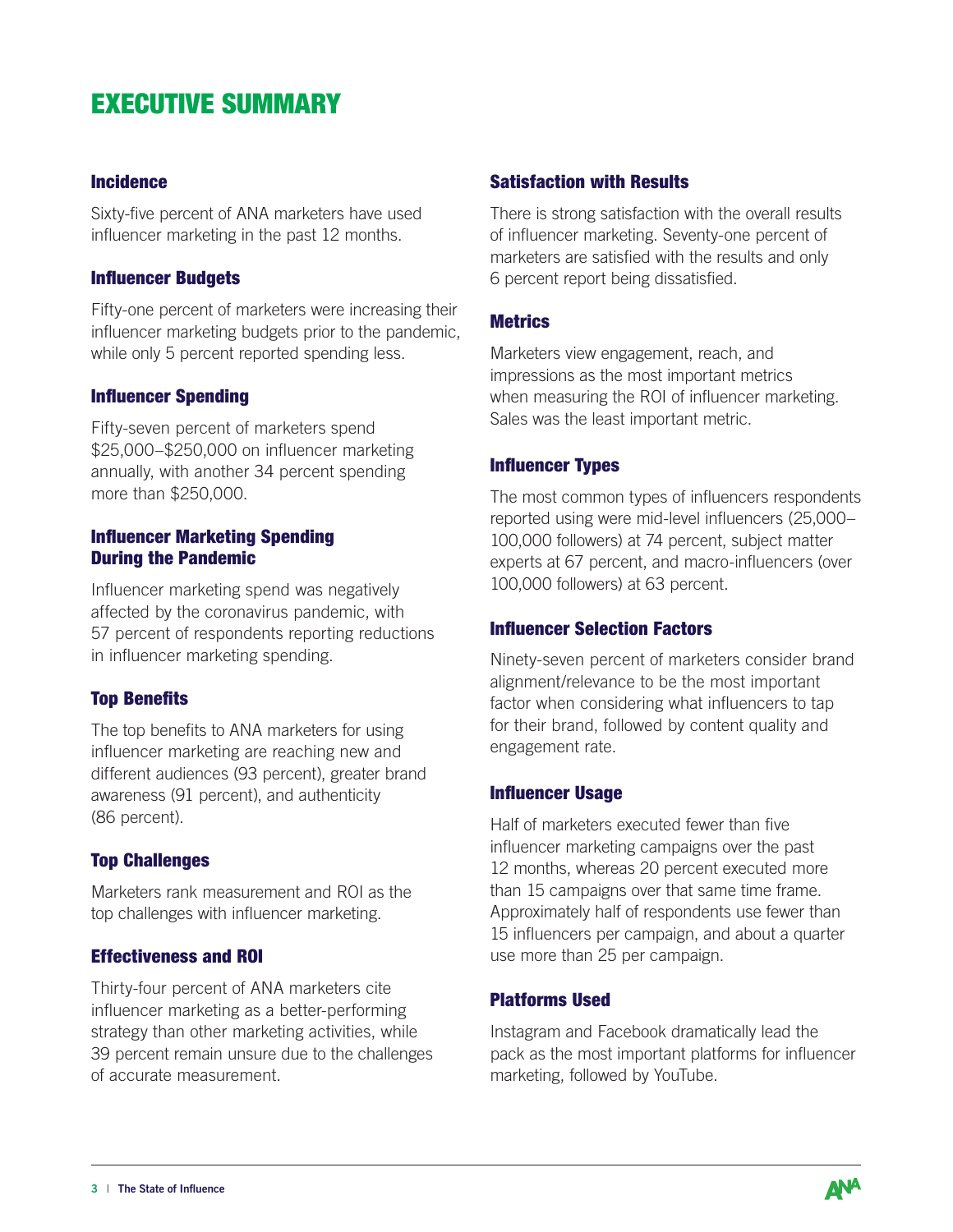# EXECUTIVE SUMMARY

### Formats Used

Instagram posts, including stories, photos, and videos, are the most important formats for marketers in influencer marketing, followed by Facebook photos and videos.

### Paid Media Amplification

Three-quarters of marketers reported amplifying influencer marketing with paid media, with more than half of those amplifying it on both the influencers' and brands' channels.

### External Agency Use

Eighty-five percent of marketers use external agencies for their influencer marketing activities, mostly for the identification and selection of influencers. Of those who use external agencies, 69 percent use them for measurement and analysis, 65 percent use them for influencer relations and communications, and 65 percent use them for executing campaigns.

### In-House Utilization

The most important factor for utilizing in-house influencer marketing is speed to market.

### Influencer Fraud

Sixty percent of marketers vet influencers for fraud.

### CGI/Virtual Influencers

Only 3 percent of marketers reported using CGI (computer-generated) or virtual influencers, despite press reports of expanded use.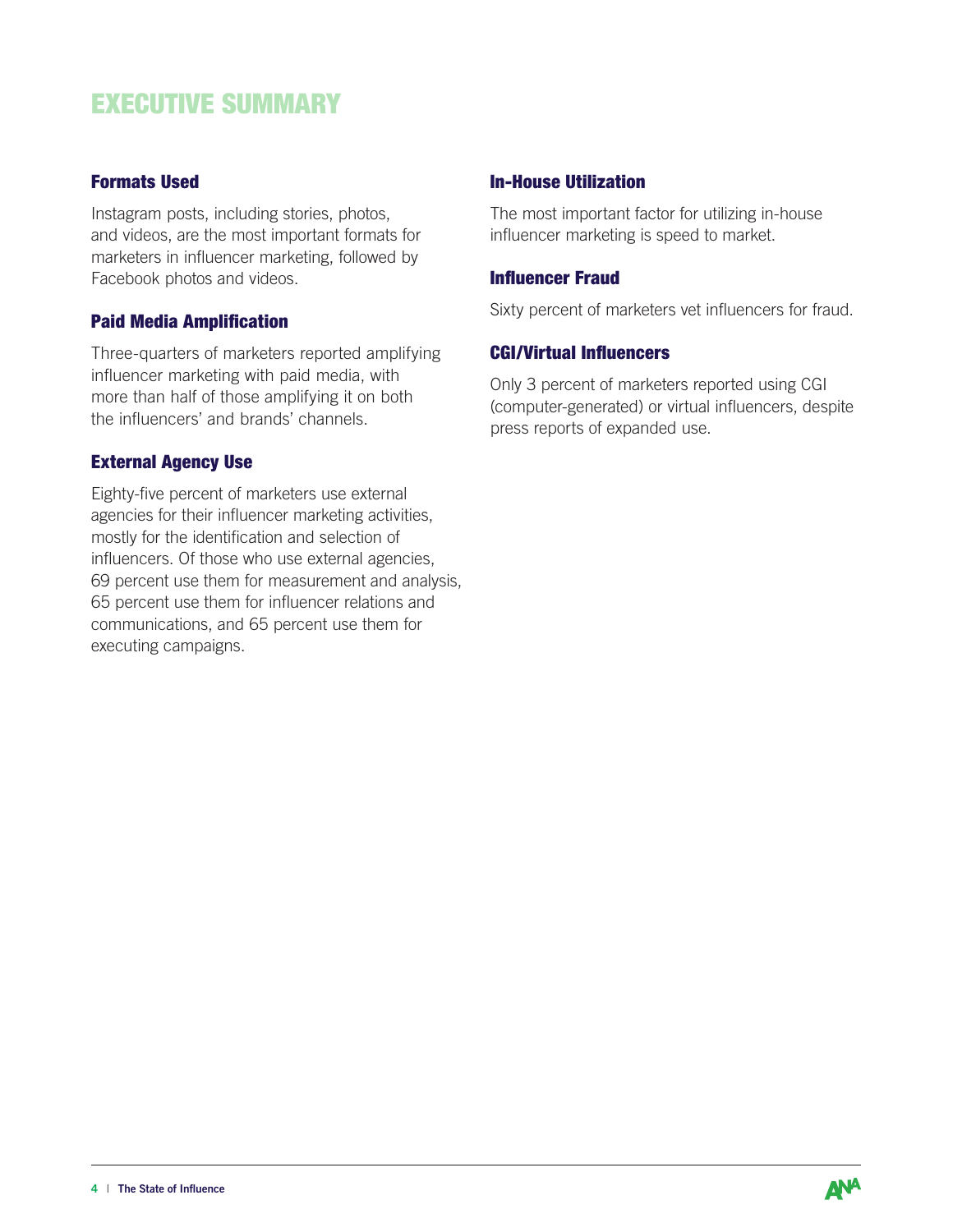# **TABLE OF CONTENTS**

| » Incidence <b>matures and the Contract of Section</b> 6             |  |
|----------------------------------------------------------------------|--|
|                                                                      |  |
|                                                                      |  |
| <b>&gt; Influencer Marketing Spend During the Pandemic 9</b>         |  |
|                                                                      |  |
|                                                                      |  |
|                                                                      |  |
|                                                                      |  |
| Ÿ.                                                                   |  |
|                                                                      |  |
|                                                                      |  |
|                                                                      |  |
|                                                                      |  |
|                                                                      |  |
|                                                                      |  |
|                                                                      |  |
|                                                                      |  |
| Ÿ.                                                                   |  |
| <b>&gt; Influencer Fraud manual members of the State of Tanah 25</b> |  |
| $\mathbf{v}$                                                         |  |
|                                                                      |  |
|                                                                      |  |
|                                                                      |  |
| 30                                                                   |  |

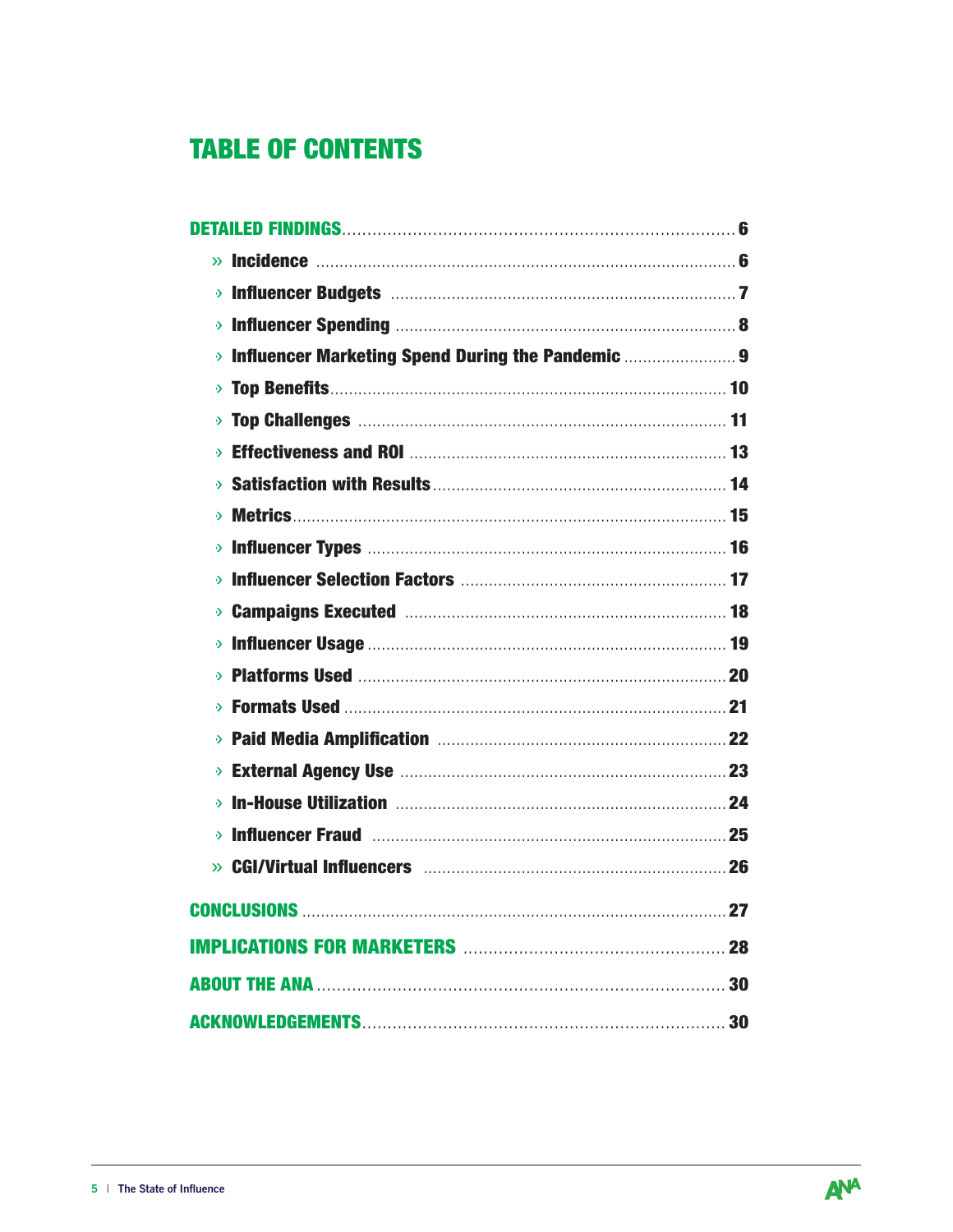### <span id="page-5-0"></span>Incidence

Sixty-five percent of ANA marketers reported using influencer marketing in the past 12 months.



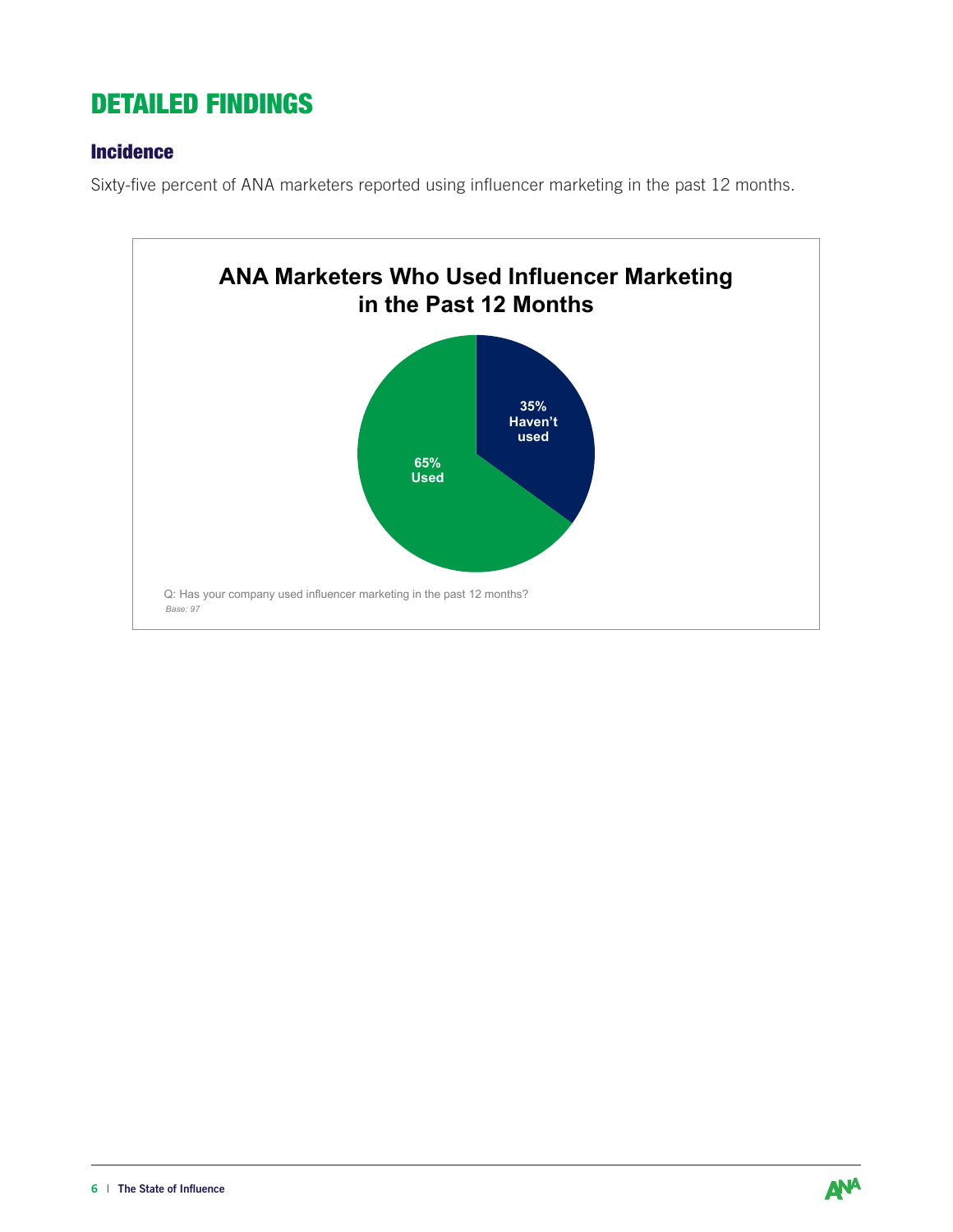### Influencer Budgets

Respondents reported that their influencer marketing budgets were increasing prior to the pandemic. Just over half of marketers (51 percent) said they were spending more, with only 5 percent reporting they were spending less.



Global influencer marketing spend is projected to grow at a compound annual growth rate of 20.4 percent from 2020-2024 to \$37.69 billion in 2024, according to PQ Media's Global Advertising [& Marketing Spending Forecast 2020–2024](https://www.pqmedia.com/product/global-advertising-marketing-spending-forecast-2020-2024/). The United States is the largest market in the world, accounting for approximately 75 percent of total spending on influencer marketing in 2020.

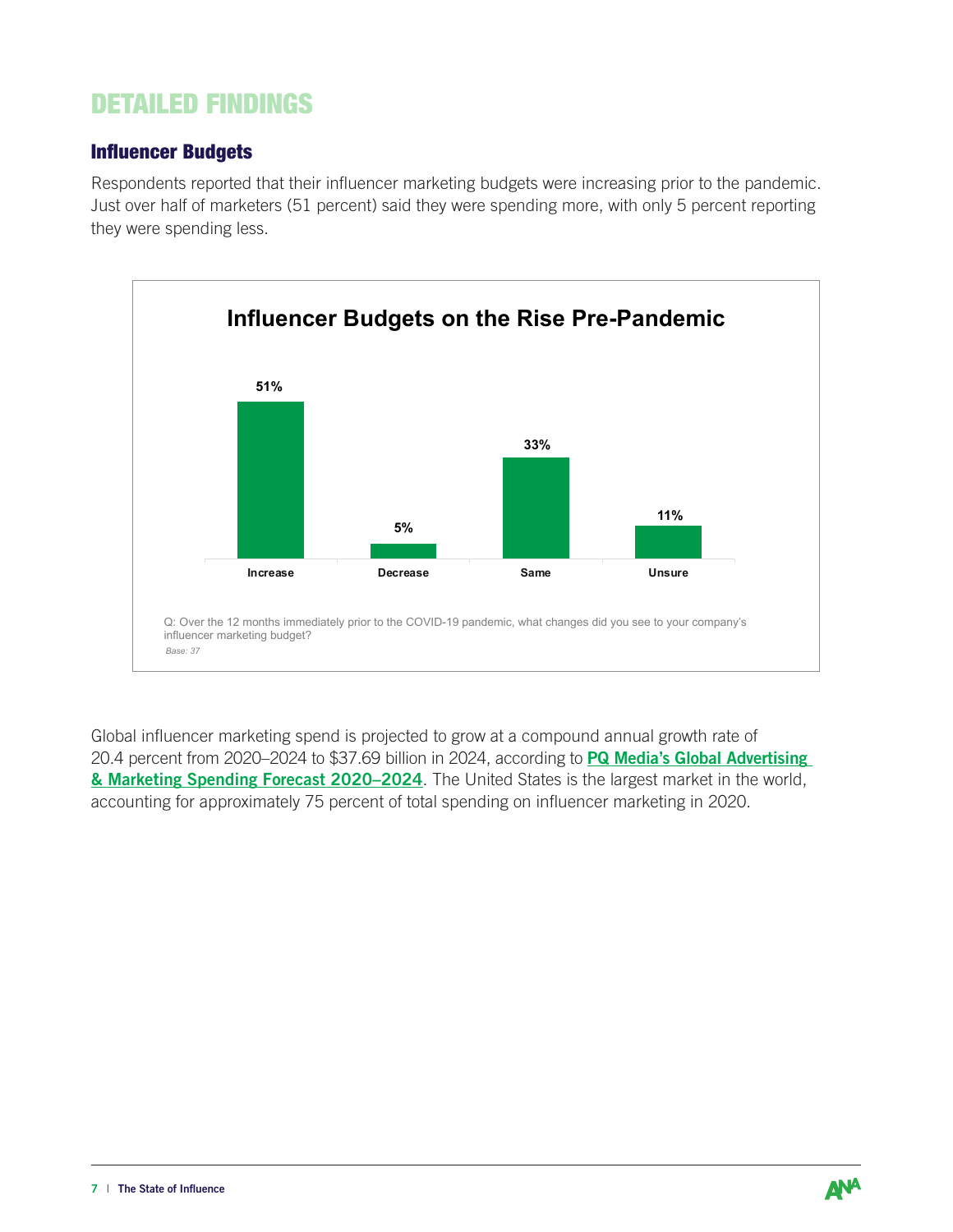### Influencer Spending

Marketers reported spending on influencer marketing at all levels, with 57 percent spending \$25,000–\$250,000 annually and another 34 percent spending more than \$250,000 annually.



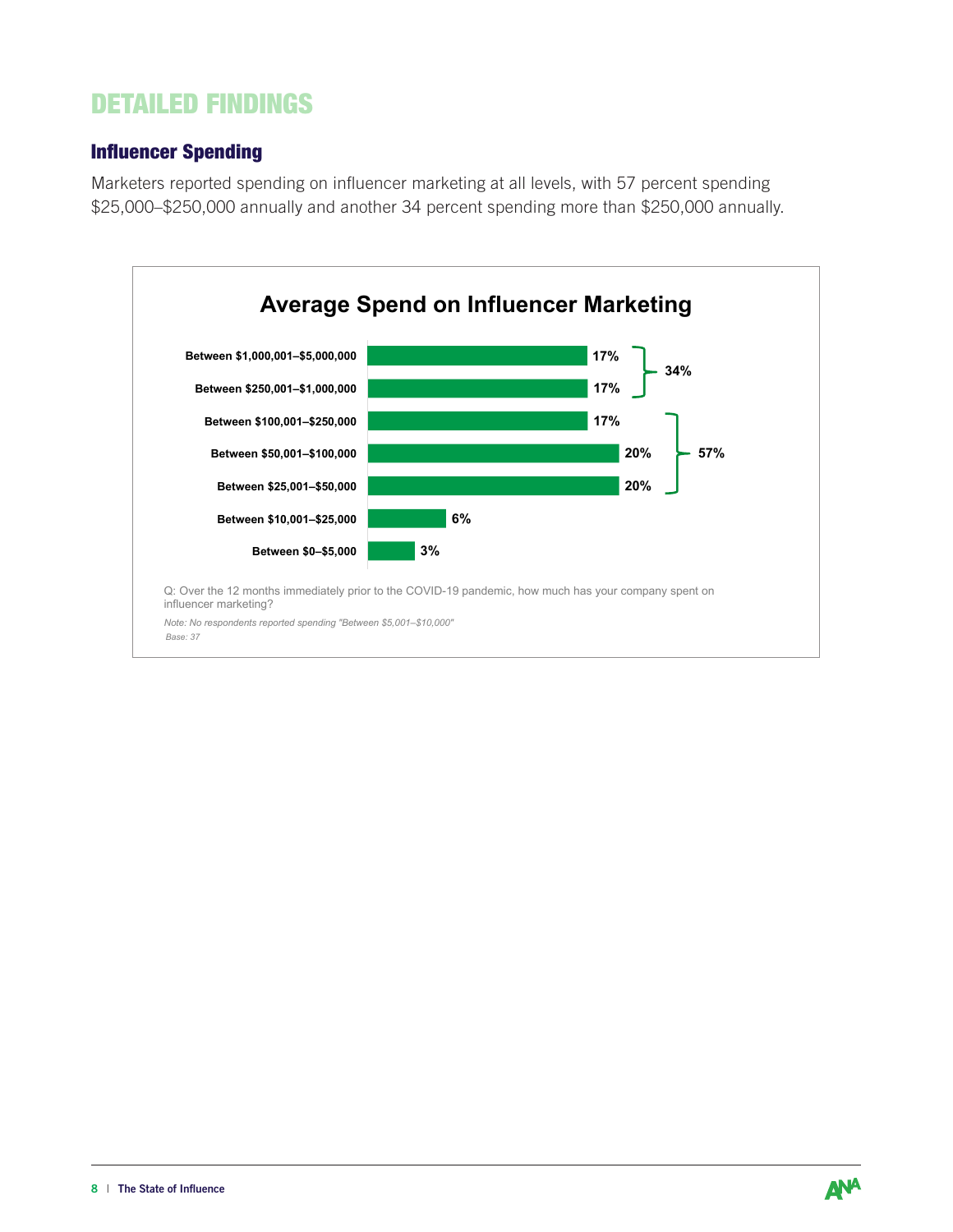Influencer marketing spending was negatively affected during the coronavirus pandemic, with 57 percent of respondents reporting reductions in influencer marketing spending. When asked during the qualitative interviews if the pandemic has affected influencer investments, respondents reported that as a whole their companies have pulled back on advertising spend and repositioned campaign messaging.



An April 2020 *WIRED* article, "The Influencer Economy Hurtles Toward Its First Recession," supports this finding:

*"The pandemic is having a major impact on the influence industry, and it'll likely have lasting effects. There's just less money to go around. As of March, the market research firm eMarketer found that about a third of influencers were already seeing fewer collaborations. Some of those may return as the economy rebounds, but other brands will sever ties with influencers who haven't shown they can drive sales. Even before the pandemic, brands were already starting to prioritize longer-term collaborations with influencers versus one-off partnerships. Now, [we] expect that trend to accelerate."*

Perhaps the pandemic will help reshape the industry in a way that promotes quality and transparency and reduces fraud. For influencers, that means massive followings alone won't guarantee brand collaborations. Influencers who fail to demonstrate their value to brands may find their place in the industry disappearing, and even influencers who can demonstrate their value to brands will need to stay flexible and adaptable.

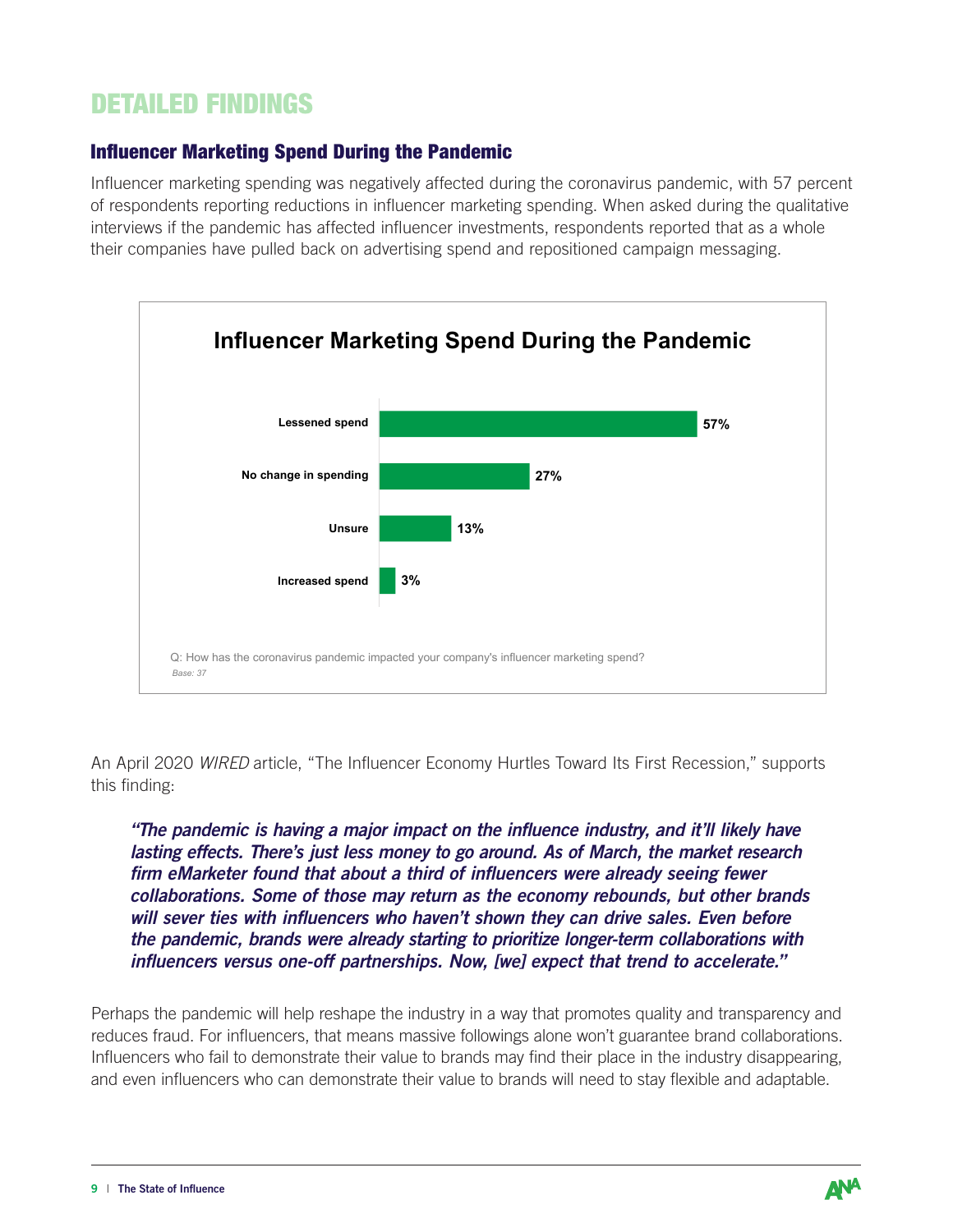### Top Benefits

While there are many benefits cited by marketers for using influencers, the top benefits are reaching new/ different audiences, greater brand awareness, authenticity, and new content creation/distribution.



A benefit reinforced in the qualitative interviews was that influencers are often able to create high-performing, high-quality content for brand campaigns. They can create at a pace and level that far exceeds what the brand could produce on its own, for a better price. A survey respondent shared, "Influencers create the most beautiful imagery. They've helped us move from product-focused to lifestyle-focused, which has been game-changing."

*"The top benefits of influencer marketing are connection to consumers in a genuine way that's not transactional. It also gives us really authentic insights into what consumers actually want that can then inform our products. Influencers have their fingers on the pulse of consumers' authentic perspectives and preferences. They also offer high-quality content creation and deep content knowledge expertise, as well as trust, especially in times of uncertainty like COVID-19."* 

*— Brand Manager, Kitchen Appliances*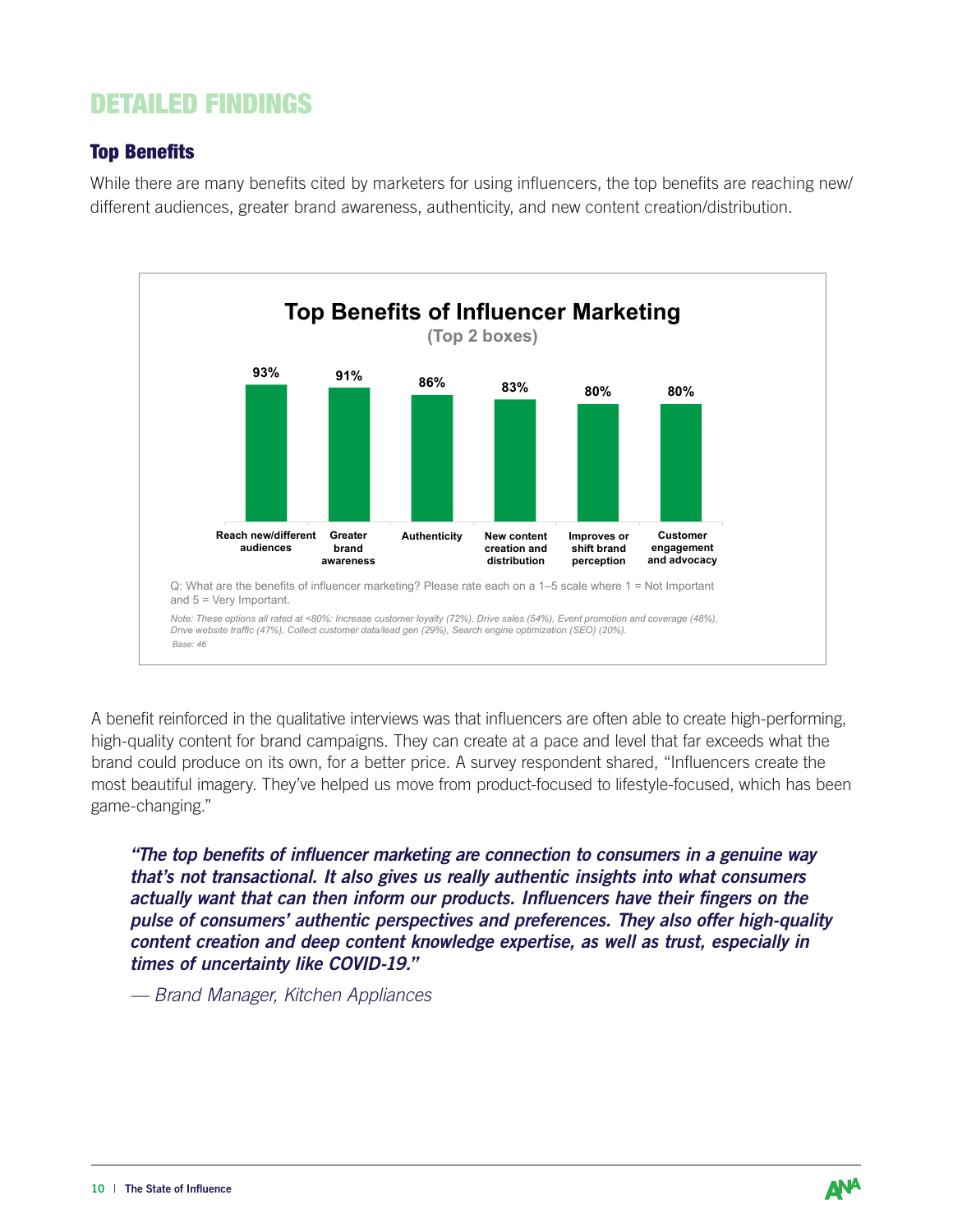### Top Challenges

Marketers ranked measurement (79 percent) and ROI (76 percent) as the top challenges with influencer marketing.



Qualitative interviews emphasized the height of measurement hurdles in influencer marketing:

*"We need a Comscore or Nielsen ratings for influencer marketing that provides verification of influencers' audiences. Further, marketers have no objective way of knowing what influencer agencies are best and what creators are best because of follower fraud and the fact that without standardized measurement, there's not consistency in metrics and definitions when reporting to brands."*

*— Brand Manager, Insurance*

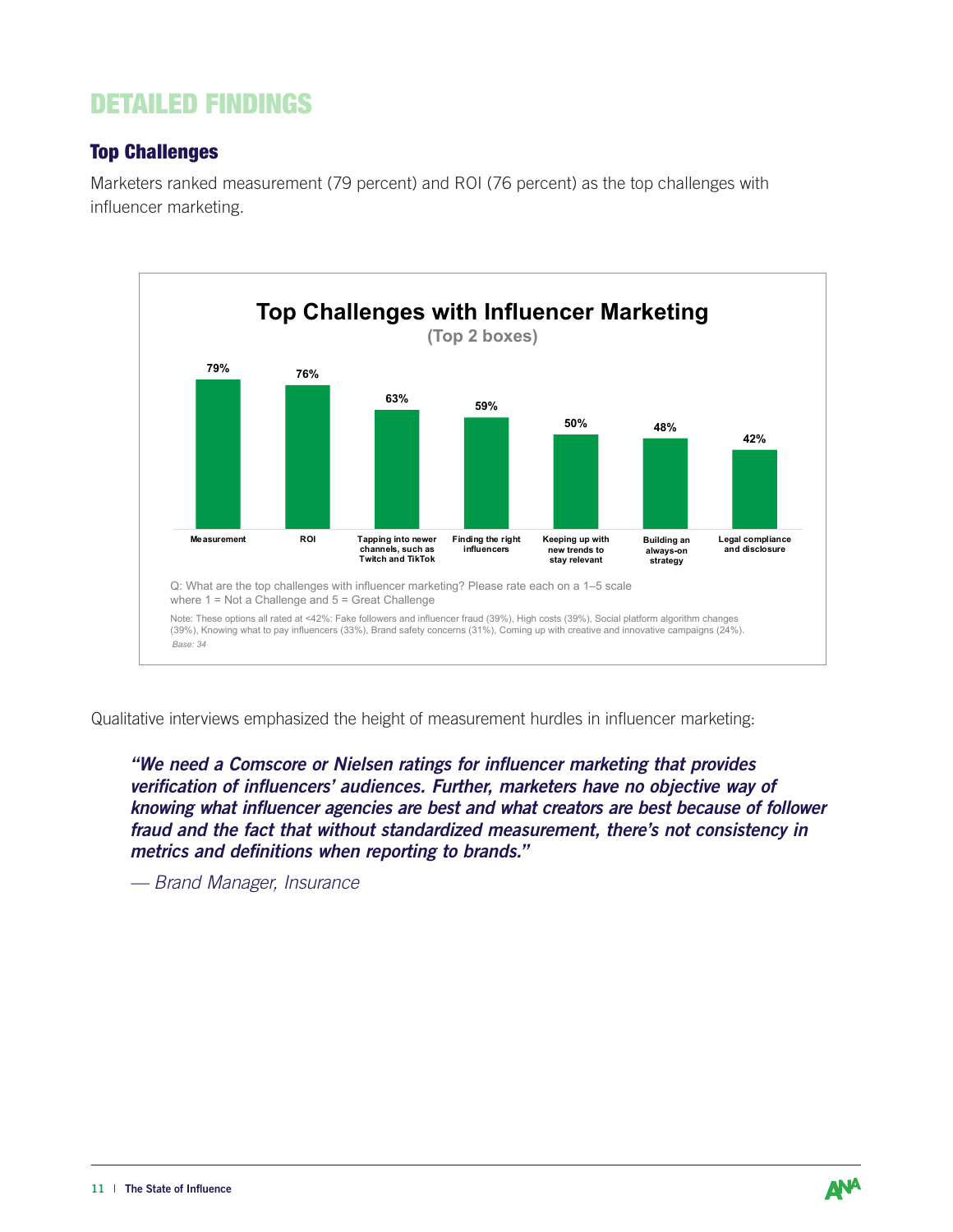Almost every other form of media has hard measurement metrics and verification safeguards except influencer marketing. That, coupled with the additional factor of fraudulent followers, makes calculating true measurement and ROI of influencer marketing challenging.

*"Let's take one of the most popular metrics, engagement rate, as an example to illustrate the need for consistent measurement definitions. When calculating an engagement rate, I have seen many definitions of 'engagement.' For example, Agency A defines 'engagement' as Likes + Comments + Clicks. While Agency B defines as 'Likes + Comments + Shares + Clicks but only if they are authenticated.' That's just 2 agencies. Then there's the denominator. Do we use followers, post reach, or post impressions? This shows how varied the definitions can be. But on top of that, not all the metrics are available publicly. Clicks, views, post impressions and post reach are only available to advertisers if the influencer has authenticated accounts, access to an agency, or if they have manually shared their post stats. And it differs by platform and type of asset on the platform. There's no consistency. The metrics are not consistently defined, nor are they consistently available to marketers."*

*— Senior Manager, Consumer Packaged Goods*

Minimal challenges were knowing what to pay influencers, brand safety concerns, and coming up with creative and innovative campaigns. While an influencer scandal is always a risk, most brands and agencies perform due diligence during the vetting process and craft contracts with strong morals clauses and the ability to exit quickly if necessary. Furthermore, many brands rely on either the influencers or their agencies for creative, which is why "coming up with creative and innovative campaigns" was not reported as a significant challenge (see "External Agency Use" on page 23).

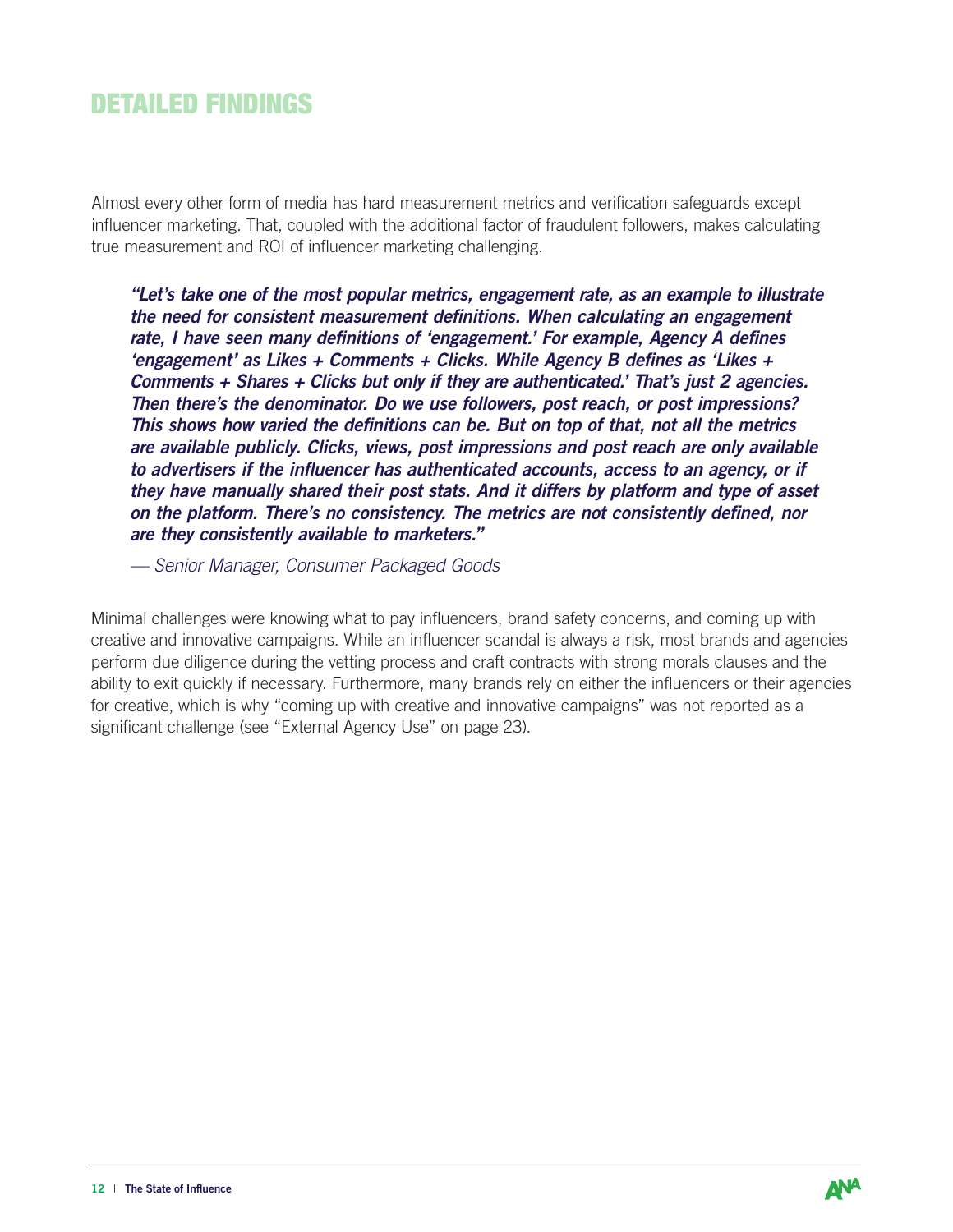### Effectiveness and ROI

Compared to other marketing activities, 34 percent of ANA marketers cite influencer marketing as having better ROI. This represents almost four times the number of marketers who think influencer marketing performs worse than other marketing activities (9 percent).

On the other hand, it's concerning that 39 percent of respondents are unsure of its ROI.



In response to the question of "How does the ROI of your influencer marketing compare to your other marketing activities?":

- "We don't know, because of the challenges with measurement."
- "We don't really have a strong way of reporting out on performance outside of the stats influencers share with us."

This suggests that the measurement challenges related to influencer marketing affect its perceived and calculated ROI.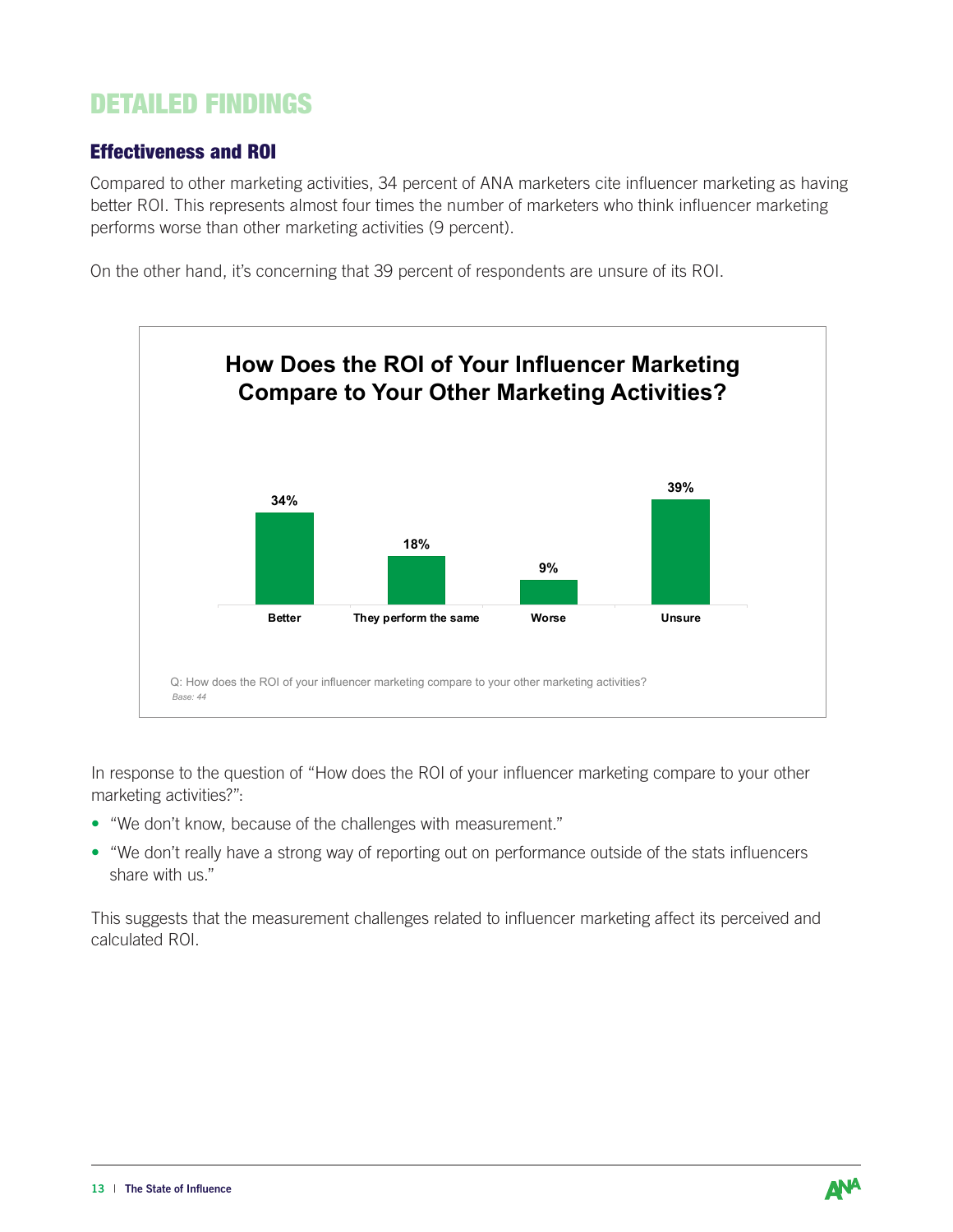### Satisfaction with Results

Overall, marketers are satisfied with influencer marketing. Seventy-one percent of marketers reported being very or moderately satisfied with the results of their influencer marketing, with only 6 percent reporting dissatisfaction.



From the qualitative interviews conducted, much of the dissatisfaction comes from not having a consistent form of measurement, as many marketers work with a variety of vendors with differing metric definitions across multiple platforms. Furthermore, available measurement numbers are channel outcomes, not meaningful business outcomes such as sales or conversions.

Because of this lack of standardization, it is hard to calculate ROI and tie marketing activities to sales. There is an immense amount of data available but it is for metrics like impressions, reach, and engagement. Brands also can't access the detailed data on organic posts that they can for paid posts. Therefore, it can be challenging to accurately quantify satisfaction.

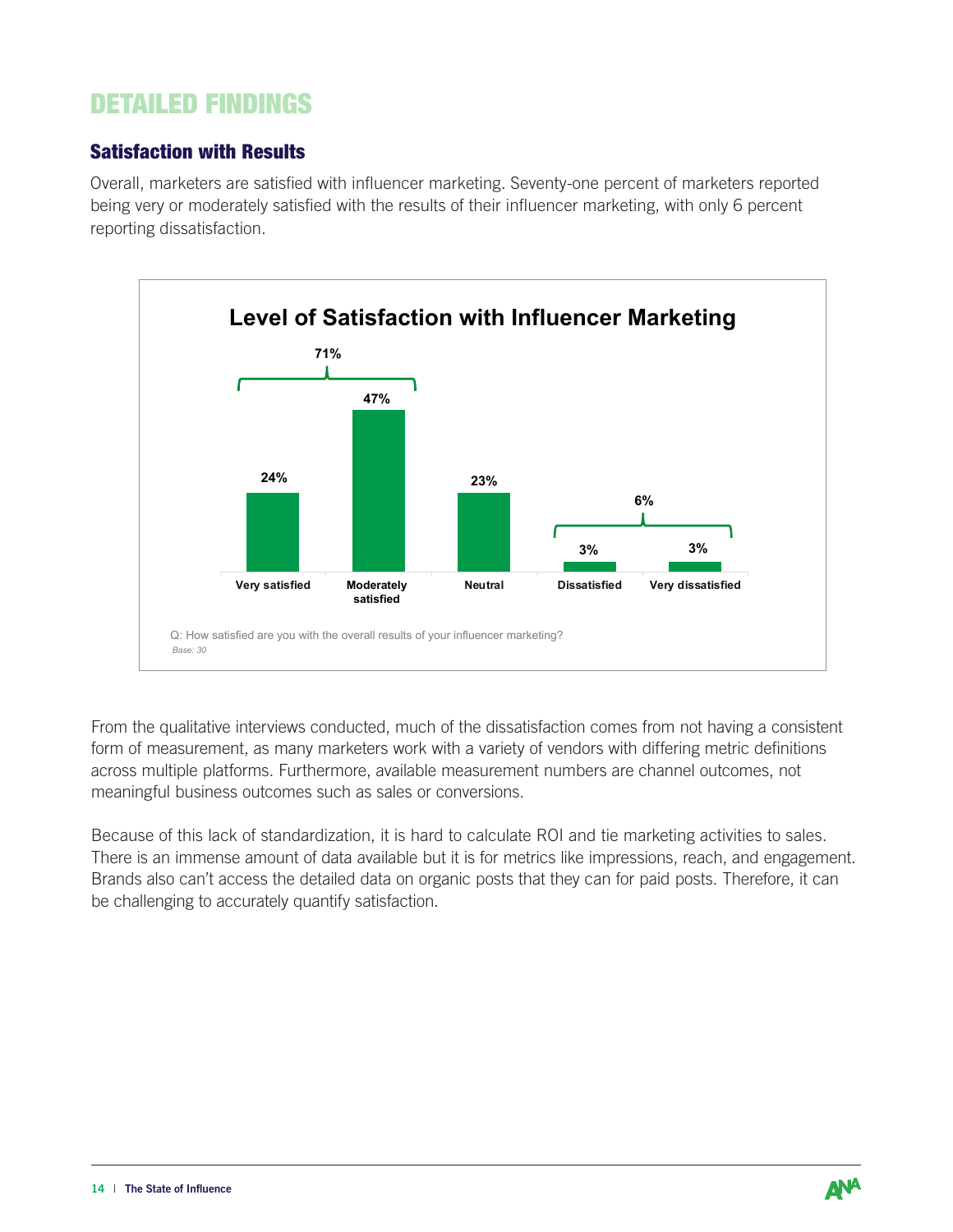### **Metrics**

Marketers view engagement (97 percent), reach (77 percent), and impressions (73 percent) as the most important metrics used when measuring the ROI of influencer marketing. Sales was the least important metric at 19 percent, likely because it's challenging to link influencer marketing directly with sales.



The only data that's consistently available is channel outcomes (sometimes referred to as vanity metrics) like engagement and impressions. Since it's so challenging for marketers to track lower-funnel outcomes in influencer marketing, many marketers don't prioritize them as goals or ROI metrics.

*"Some of the metrics we use are redemption of coupon codes in influencer posts, taggable links for webpages, traffic and time on specific pages, video completion rates, sentiment on the influencer's posts or campaign hashtags, amount of UGC, hashtag use, and origin of the click." — Director, Consumer Healthcare*

*"The biggest challenge in influencer marketing is not having a consistent form of measurement since we work with different vendors and the metrics/definitions vary across them. Furthermore, the measurement numbers available to us are channel outcomes, not business goals like sales or purchase intent." — Senior Manager, Consumer Packaged Goods*

Another respondent shared, "Senior leadership is a little less trusting of investing in influencer marketing compared to other activities because its reach isn't as large or as easy to quantify as television or other advertising, but it's growing on them."

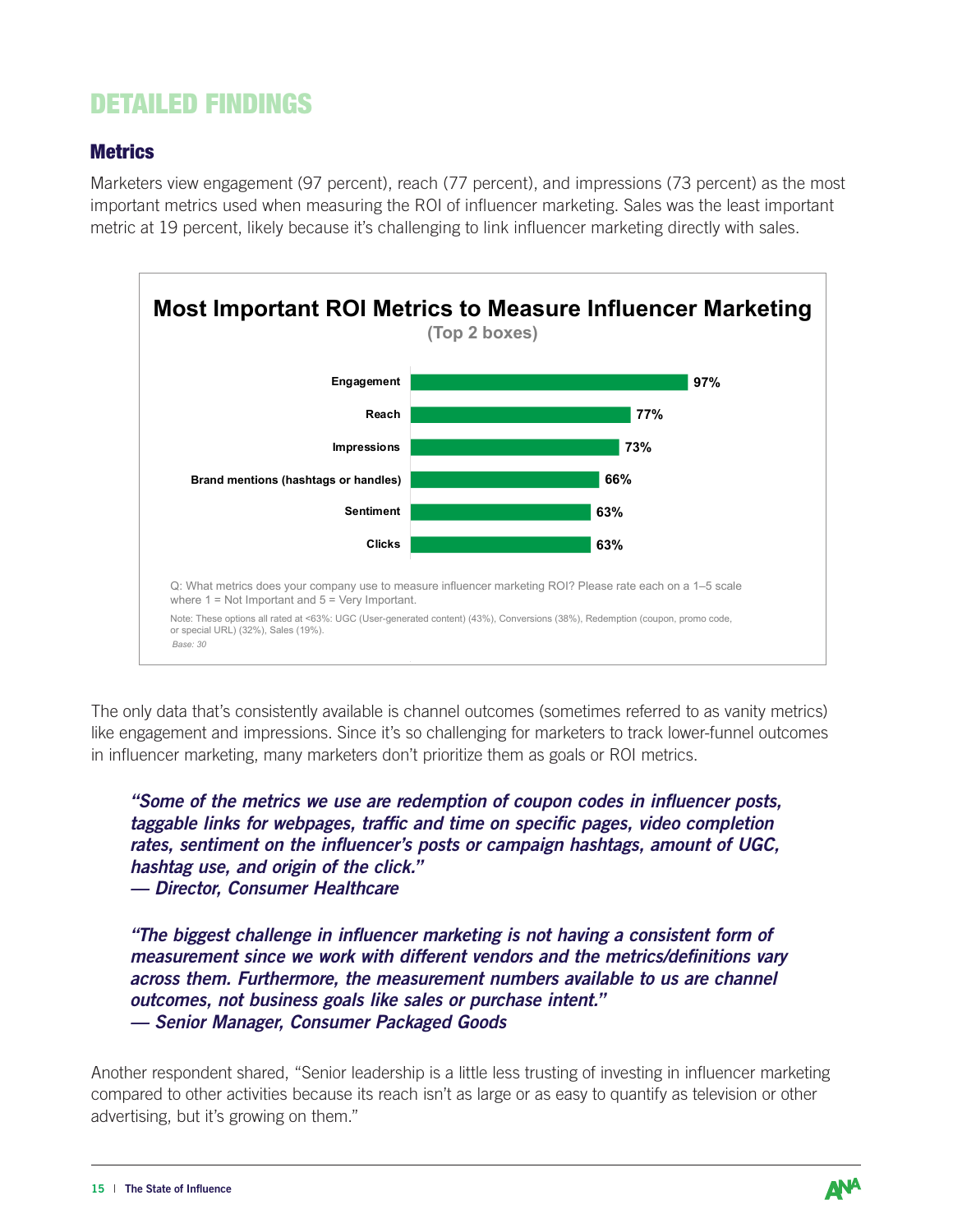### Influencer Types

The most common types of influencers respondents reported using were mid-level influencers (25,000– 100,000 followers) at 74 percent, subject matter experts at 67 percent, and macro-influencers (over 100,000 followers) at 63 percent. Often mid-level influencers, subject matter experts, and macro-influencers who specialize in a specific vertical and share frequently on social have hyper-engaged followings, despite more modest audience numbers.



For example, a celebrity fitness influencer might have millions of followers, yet the average post receives limited engagement relative to the size of the follower base, whereas a micro-influencer with a much smaller audience sees dramatically higher engagement rates. Marketers seem to be trending away from big-name celebrities and toward influencers with highly-engaged audiences.

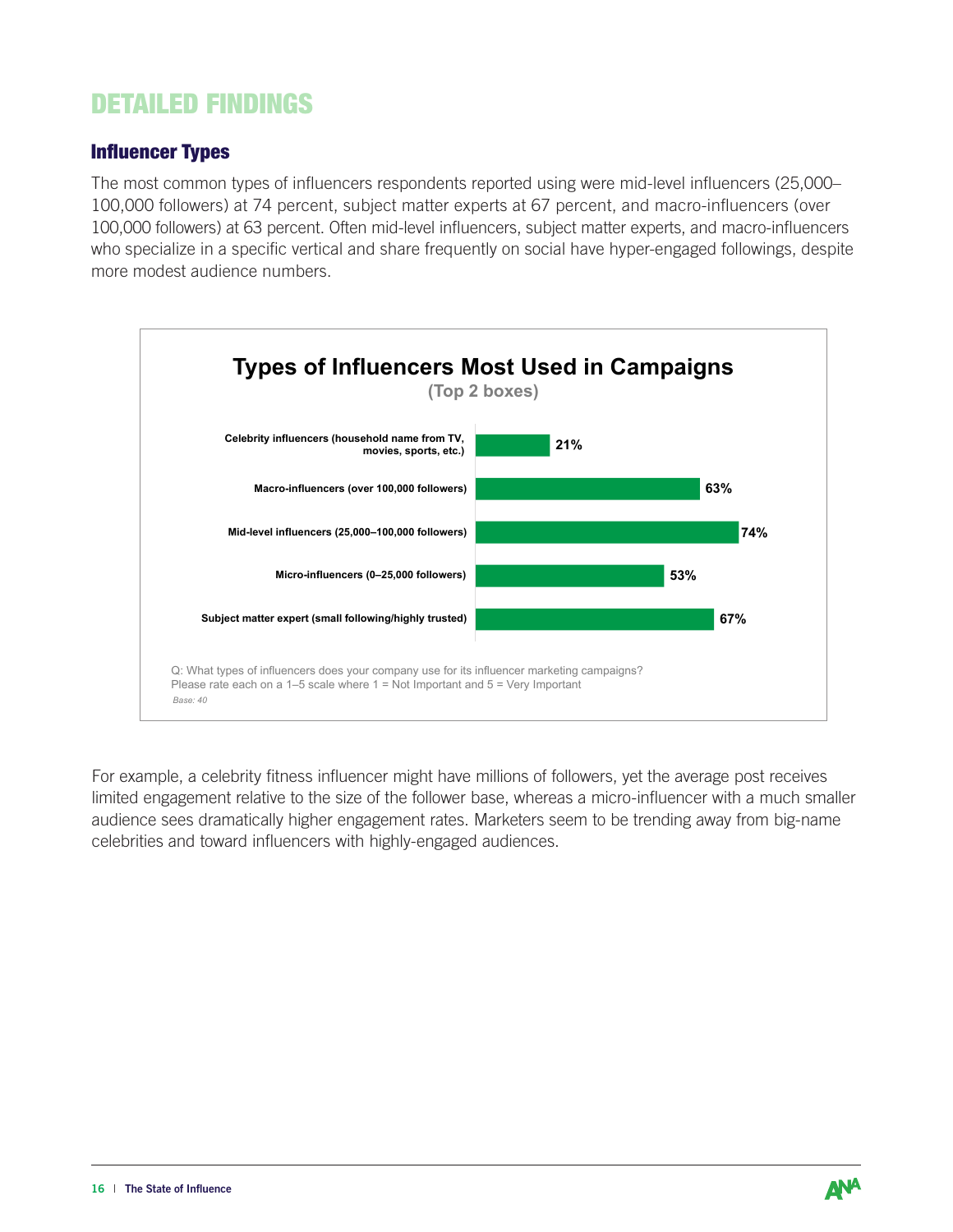### Influencer Selection Factors

Ninety-seven percent of marketers reported brand alignment/relevance as the most important factor when considering what influencers to enlist, followed closely by content quality (95 percent), engagement rate (95 percent), trustworthiness (92 percent), and reputation (92 percent). These findings are important because they run counter to the cultural perception of the big-name celebrity influencer hand-picked by a brand for their cachet and audience size. In reality, brands are investing care and consideration in selecting influencers who reflect their brand identity and values.

Price/budget was a surprisingly low consideration at 55 percent, as were follower count (46 percent) and location (31 percent), presumably because brands value engagement over reach. Many brands rely on the influencers to lead the full content creation process. Unless the influencer campaign has an offline component, location becomes relatively insignificant.



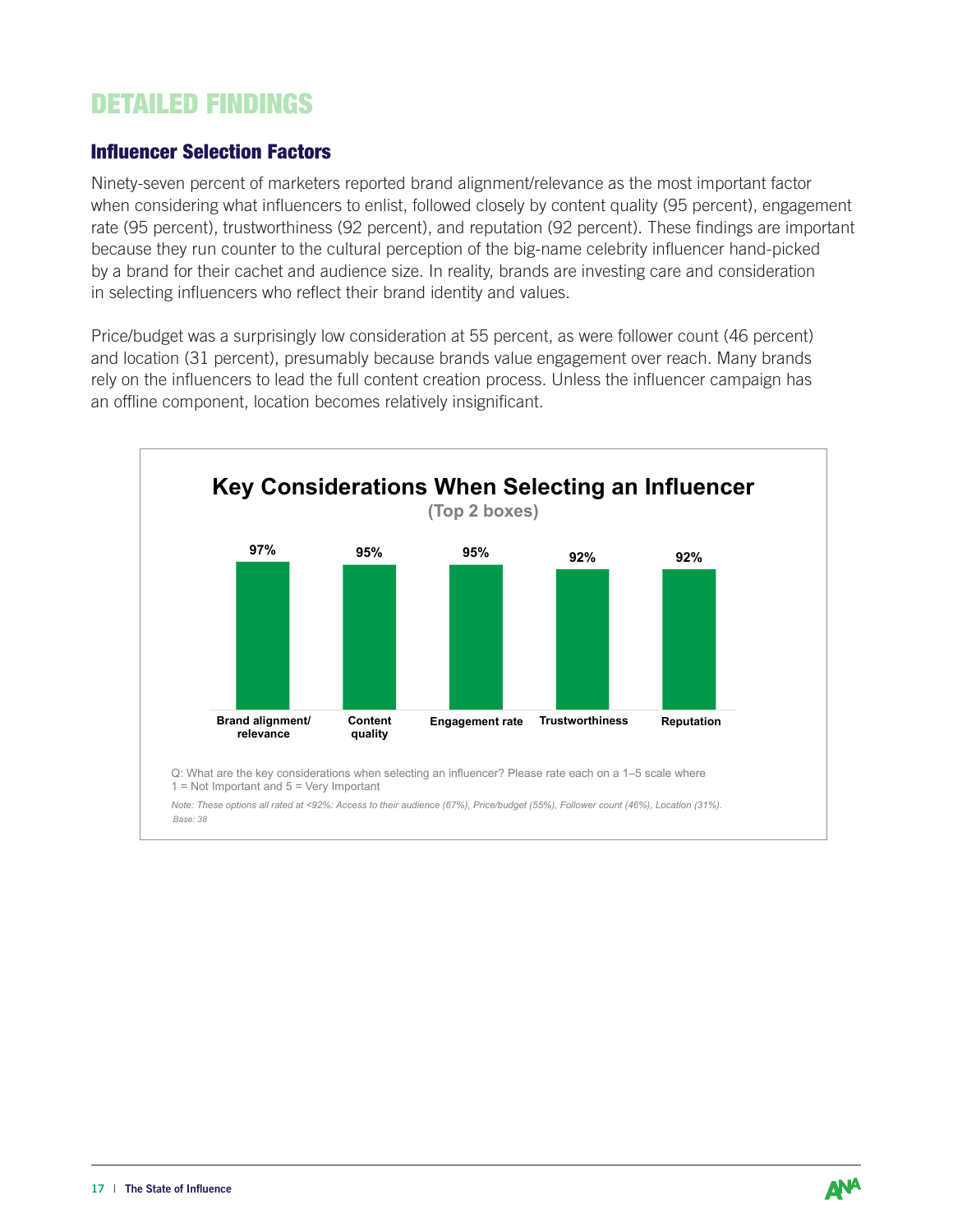### Campaigns Executed

Half of marketers executed fewer than five influencer marketing campaigns over the past 12 months, whereas 20 percent executed more than 15 campaigns over that same time frame.



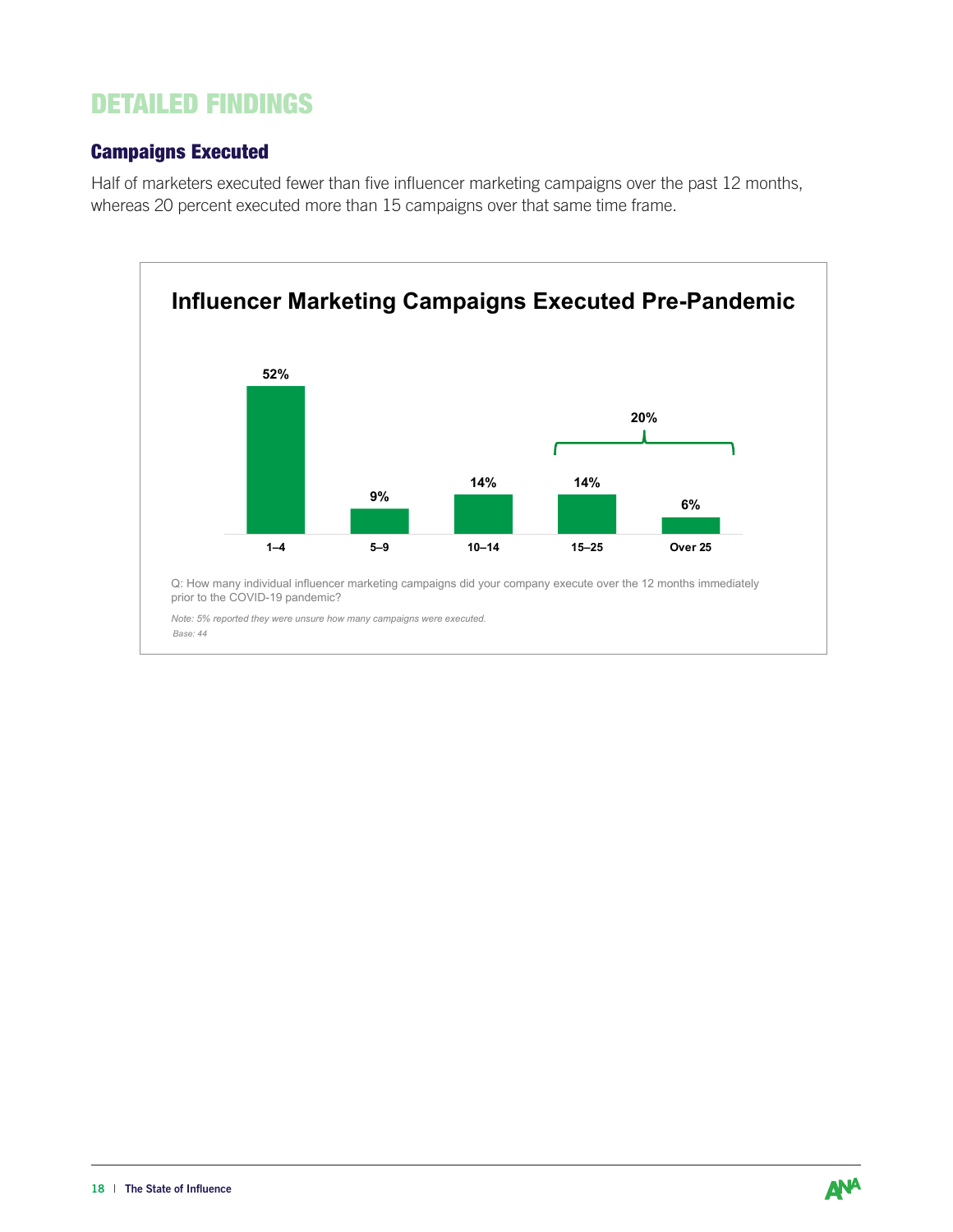### Influencer Usage

Approximately half of respondents use fewer than 15 influencers per campaign, and about a quarter use more than 25 per campaign. The number of campaigns varied based on the company's size and number of brands.



When mid-level influencers and micro-influencers are used, brands will generally enlist a larger number for a single campaign, whereas they might enlist several macro-influencers or one celebrity influencer.

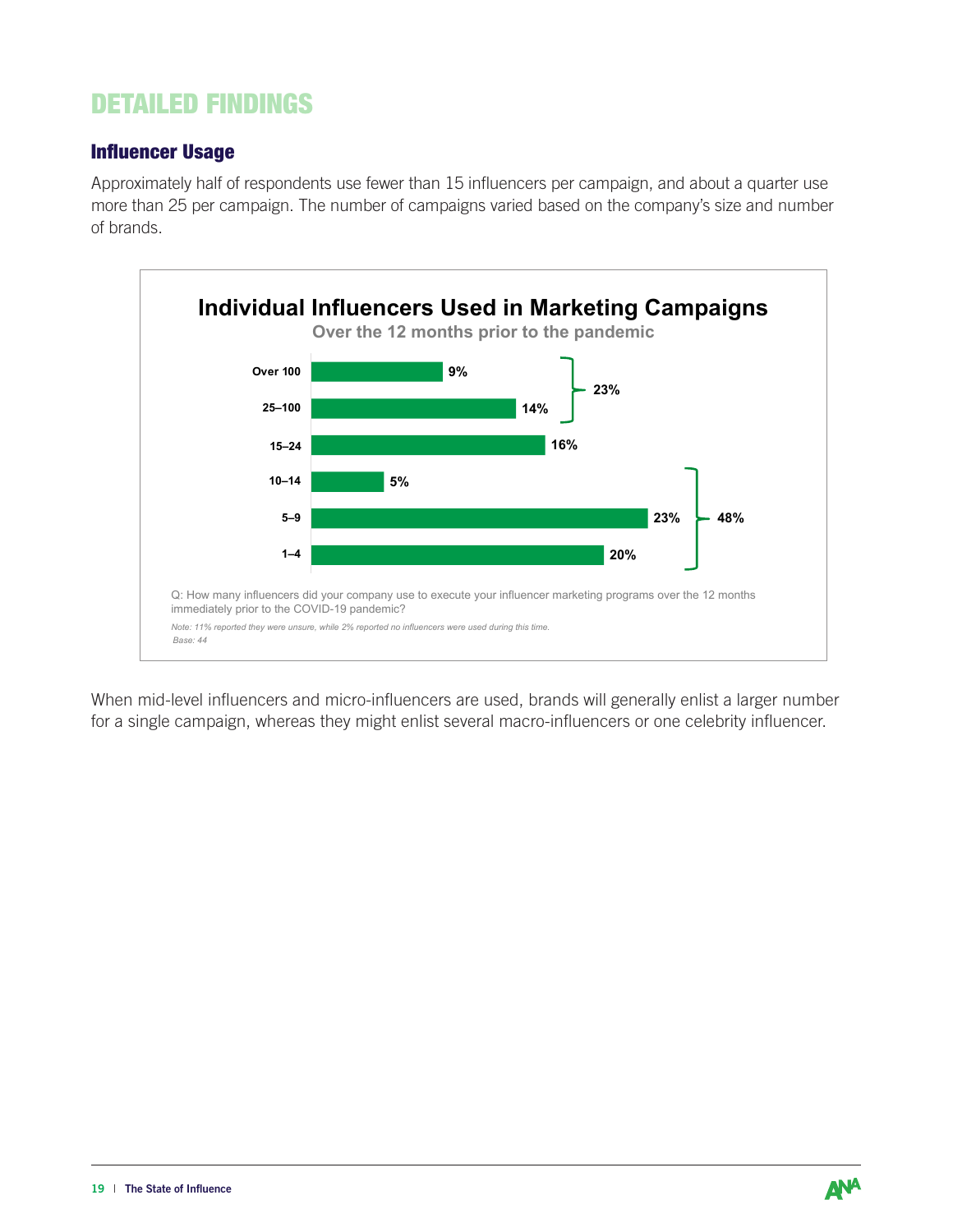### Platforms Used

Instagram (88 percent) and Facebook (72 percent) dramatically lead the pack as the most important platforms for influencer marketing, followed by YouTube (48 percent) and Twitter (45 percent).



According to Influencer Marketing Hub's "State of Influencer Marketing 2019 Benchmark Report," Instagram was cited as the fastest growing social media network in 2019. Its older sibling, Facebook, still has the largest user base, but Instagram is rapidly catching up because it is beloved by millennials and generation Z.

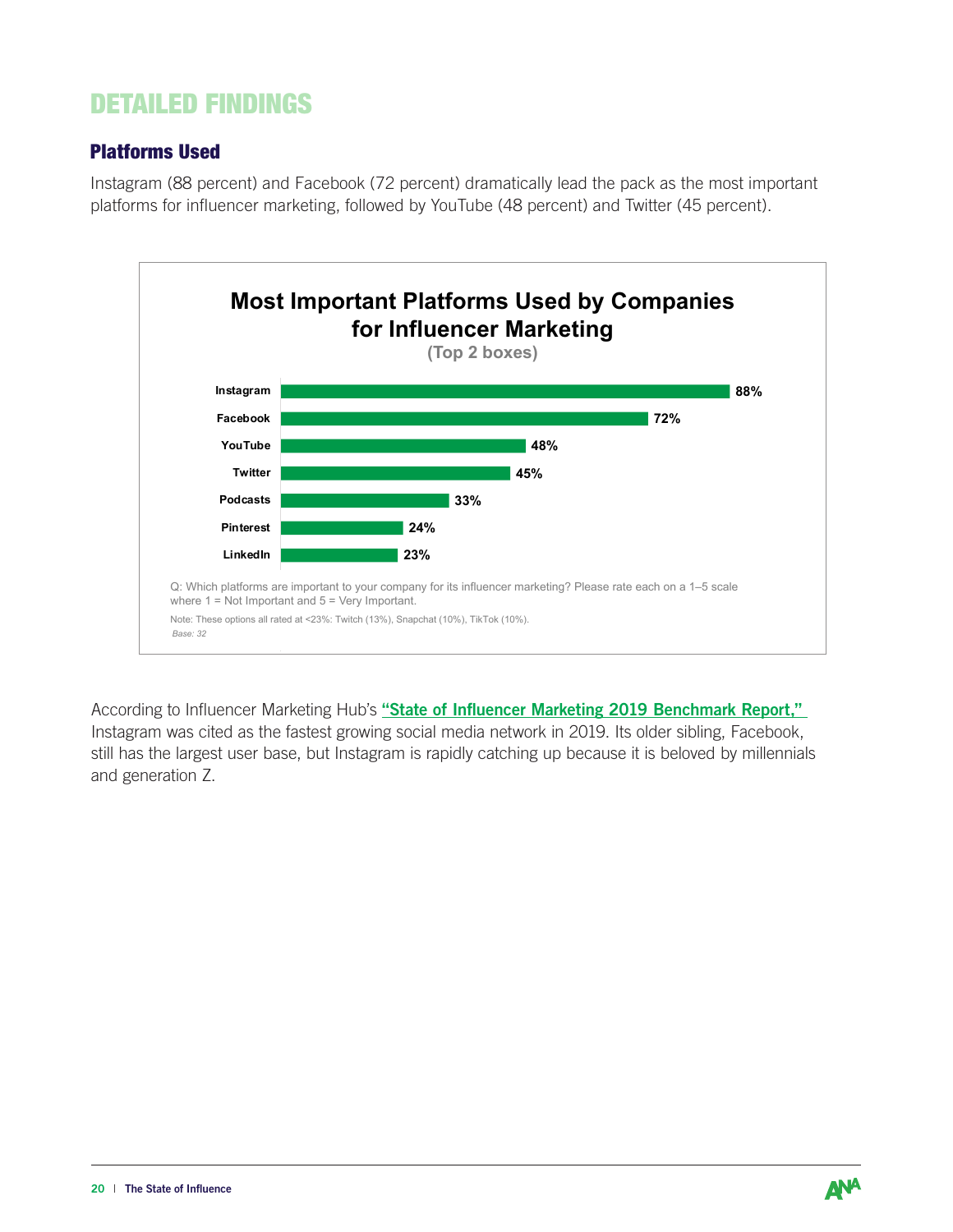### Formats Used

Instagram posts, specifically stories (90 percent), photos (83 percent), and videos (81 percent), are the most important formats used in influencer marketing, followed by Facebook photos (50 percent) and videos (50 percent).



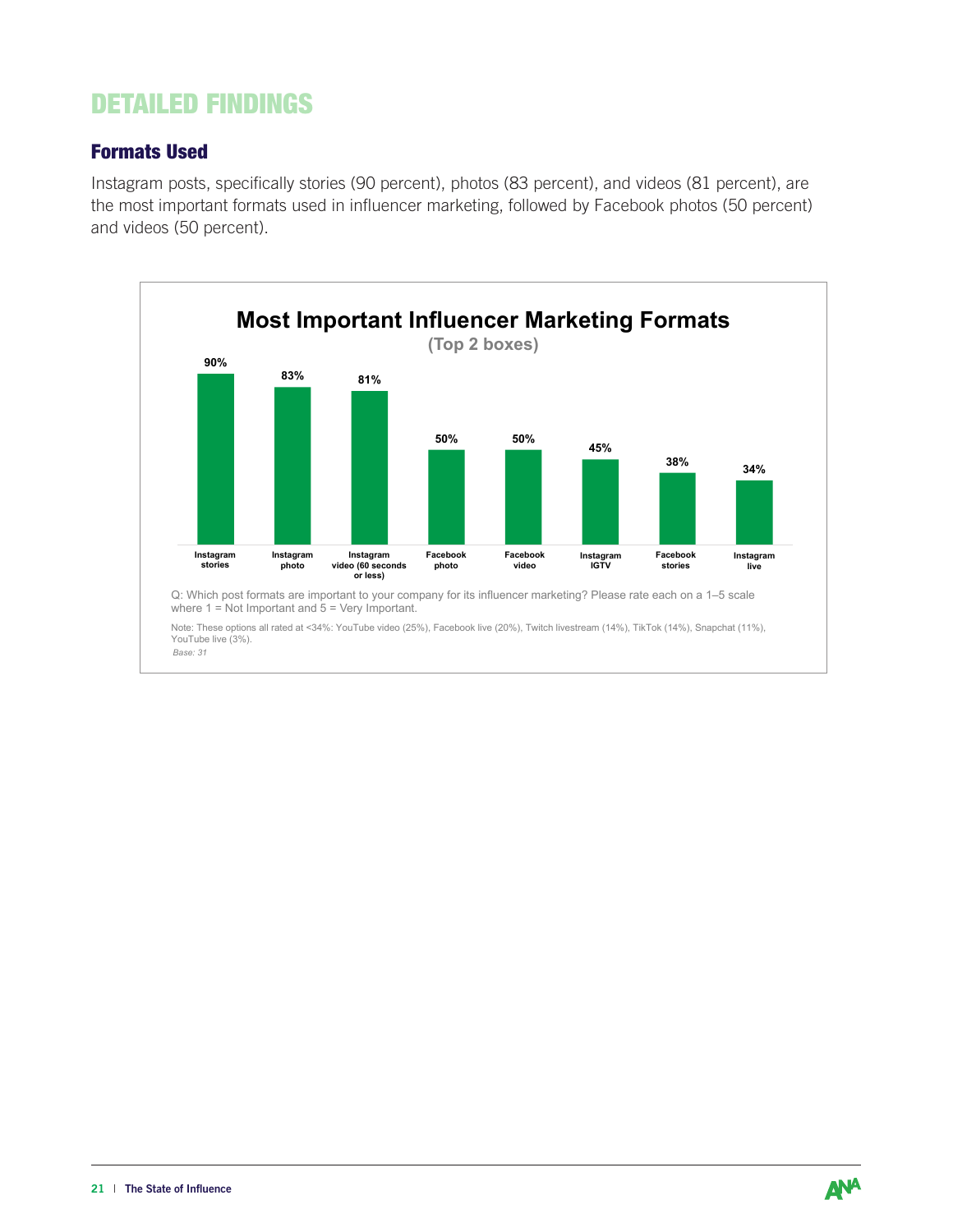### Paid Media Amplification

Three-quarters of marketers reported amplifying influencer marketing with paid media, with more than half of those amplifying it on both the influencers' and brands' channels.



An obvious reason for this behavior is reach. If a brand is investing considerable time and resources in an influencer campaign, it generally wants to maximize visibility with a mix of organic posts (free, public content seen by a percentage of social media followers), earned media (exposure through word of mouth), and paid media (paid exposure).

Yet another reason for investing in paid media is that brands can't access the detailed data on organic posts that they can for paid posts. Without paid media behind a campaign, calculating the program outcomes and ROI is even more limited and challenging.

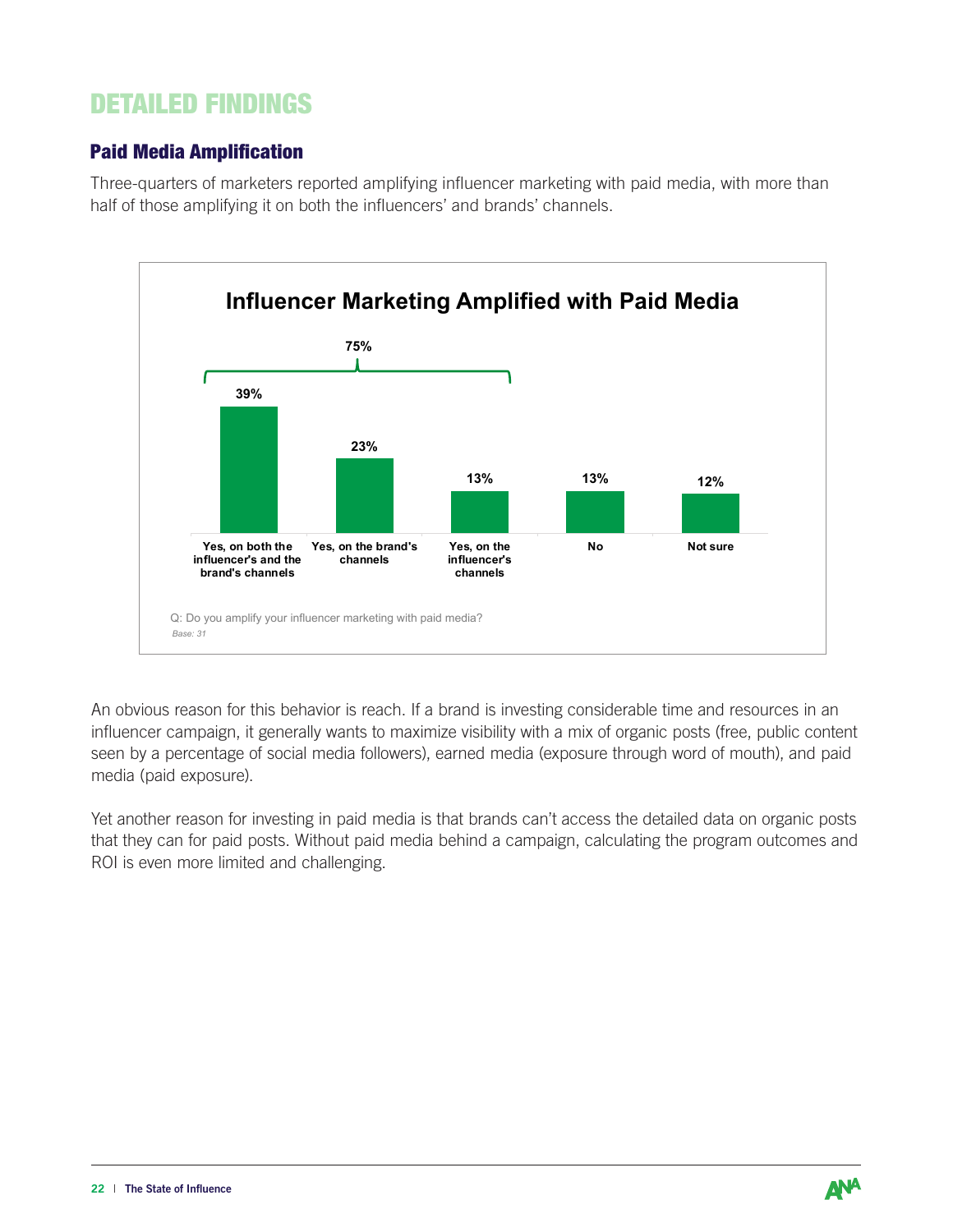### External Agency Use

Eighty-five percent of marketers use external agencies for at least some of their influencer marketing activities. Of those who do, 71 percent use them for the identification and selection of influencers, 69 percent use them for measurement and analysis, 65 percent use them for managing influencer relations and communications, and 65 percent use them for executing the campaign.



Many companies don't have the bandwidth or expertise to handle campaign execution from start to finish. Agencies bring access to critical technology for influencer identification and selection, risk assessment, contract negotiation and support, fraud detection, and data analysis and reporting.

*"We work with an agency for all influencer marketing activities including the identification and selection of influencers, influencer relations and communications, and campaign execution, measurement, and analysis. We generally come up with the ideas and they help us bring them to life. In other words, the brand owns the strategy, the agency owns the tactical pieces."*

*— Associate Brand Manager, Sporting Goods*

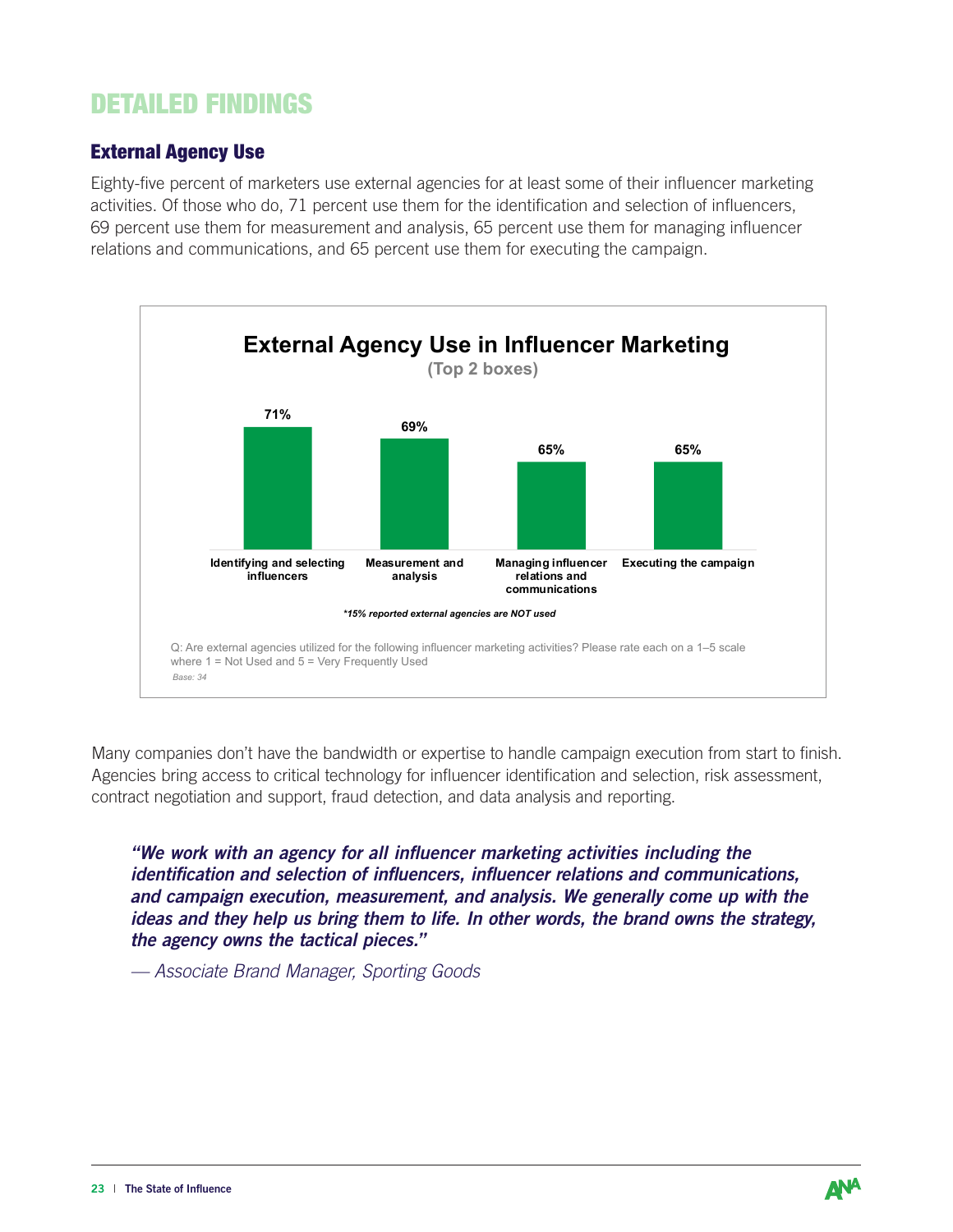### In-House Utilization

Speed to market (45 percent) ranks as the most important factor for utilizing in-house influencer marketing. Also high-ranking are ease of integration (43 percent), knowledge of the brand (38 percent), and efficiency (38 percent). This can apply to large companies with a house of brands which benefit from a well-staffed in-house team, or smaller startup companies that need to move swiftly.



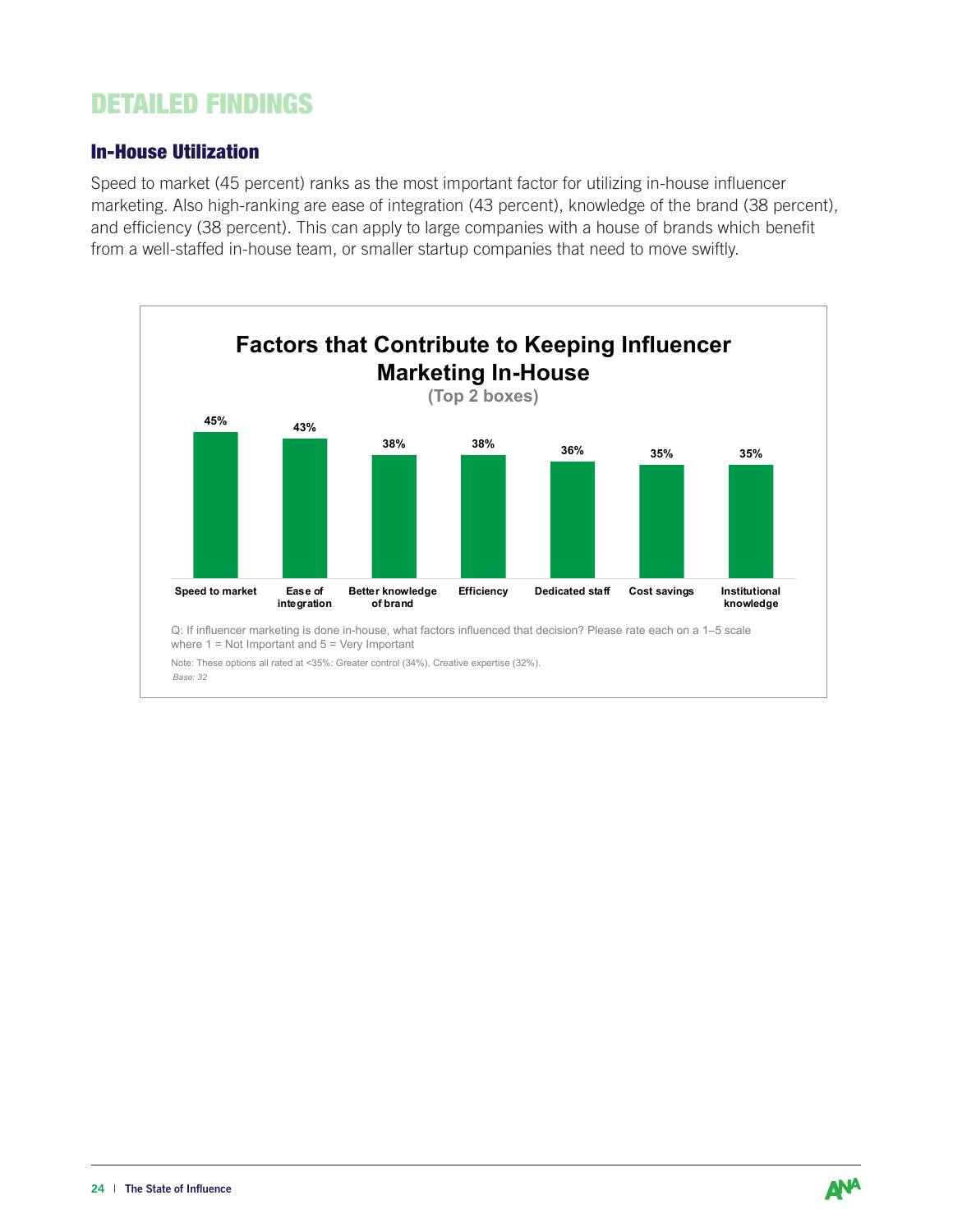### Influencer Fraud

Influencer fraud is most commonly defined as influencers accumulating fake followers. While some influencers intentionally purchase followers to boost their numbers, others unknowingly gain fake followers. One way this can happen is when an influencer offers a contest or giveaway, scammers with fake accounts engage in hopes of increasing their chances of winning. Another form of influencer fraud is fake engagement. For example, a social media platform might tally a video view when it is watched from within the mobile app for three seconds or longer, making it relatively simple to generate an inflated view count in the warehouses full of phones piloted by robots clicking videos for views.

Not surprisingly, 60 percent of survey respondents vet influencers for fraud: 30 percent use third-party verification only, 17 percent vet internally without a third party, and 13 percent use both internal protocols and third-party verification. The marketers not vetting for fraud are likely from smaller companies with much smaller influencer budgets.



In July 2019, economist and professor Roberto Cavazos wrote a landmark report, "The Economic Impact [of Bad Actors on the Internet."](https://www.ubalt.edu/news/news-releases.cfm?id=3425) It estimated advertisers will lose \$1.3 billion in 2019 to influencer fraud, which is 15 percent of advertisers' influencer marketing spend. For context, influencers with a million or more followers can earn around \$250,000 per social media post, making nearly \$38,000 of that money wasted by brands on fake or inflated follower counts.

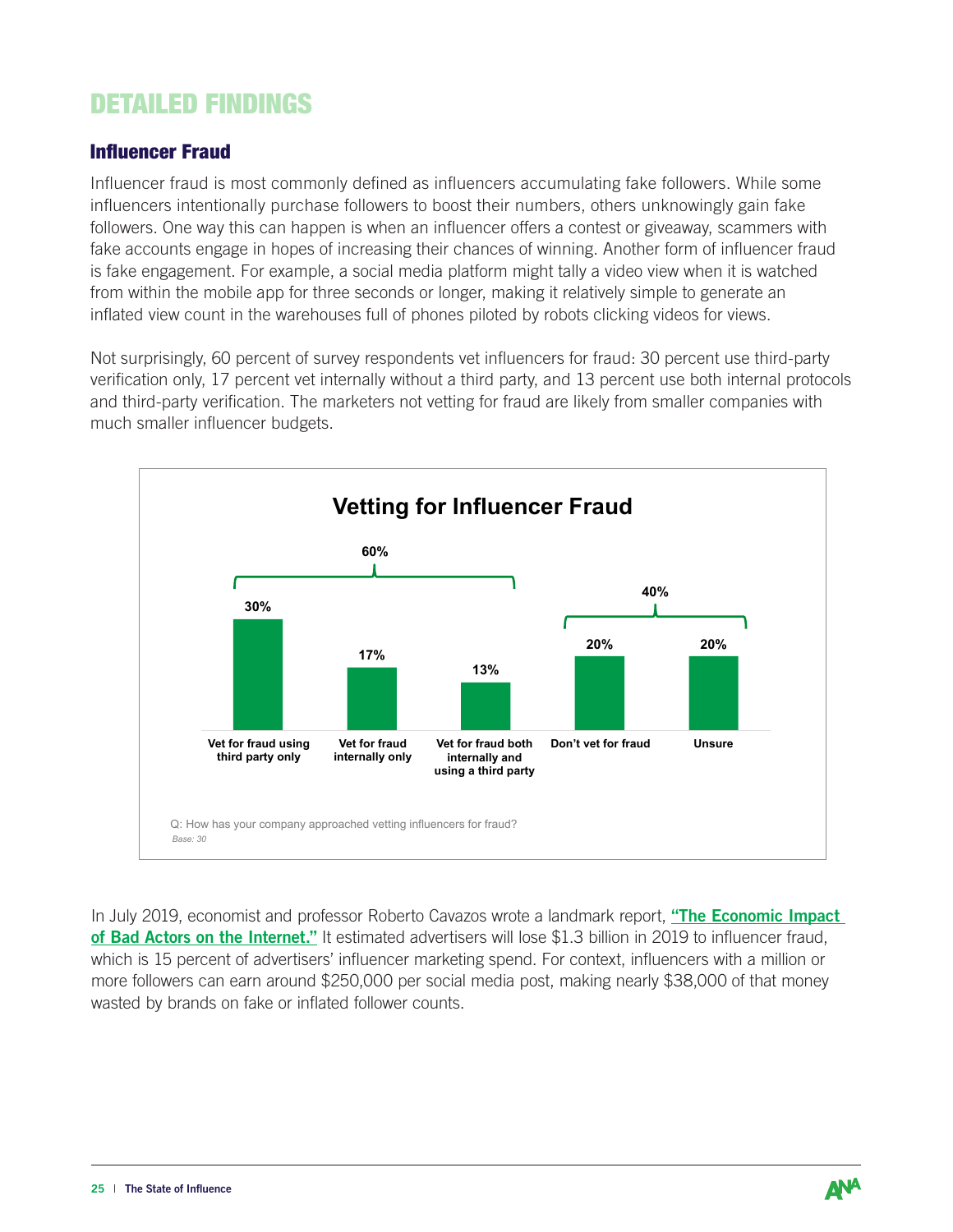### CGI/Virtual Influencers

CGI/virtual influencers are computer-generated characters that can amass significant social followings, sometimes over several million, and thereby carry powerful influence. Despite press reports of expanded use, only 3 percent of marketers reported using CGI or virtual influencers. These virtual influencers are being leveraged by brands across sectors, although they were initially being dismissed as a gimmick and a fad by marketers and carry ethical concerns. Some brands choose to partner with existing virtual influencers like Lil Miquela, Shudu, and Noonouri, while other brands have created their own.



According to [VirtualHumans.org](http://VirtualHumans.org), since 2015 the total number of virtual influencers has doubled every year, there are more than 80 documented virtual influencers with notable followings online, and almost 32 million people follow at least one virtual influencer online. Some of the barriers to use by marketers are cost for development and/or partnership, the fact that it is a harder channel to break into because it is a newer tactic, limited audience (they mainly resonate with gen Z and millennials), and the ethical concerns of using an animated character that often looks real to influence consumers.

The ANA hosted a special Influencer Marketing Committee meeting on virtual and CGI influencers in March 2020. You can access the top takeaways, the session recaps, and select presentations [here](https://www.ana.net/committee/meeting/id/BAA-INFL-MAR20), as well as supplemental information [here.](https://www.ana.net/miccontent/showvideo/id/v-comwwdd-200522)

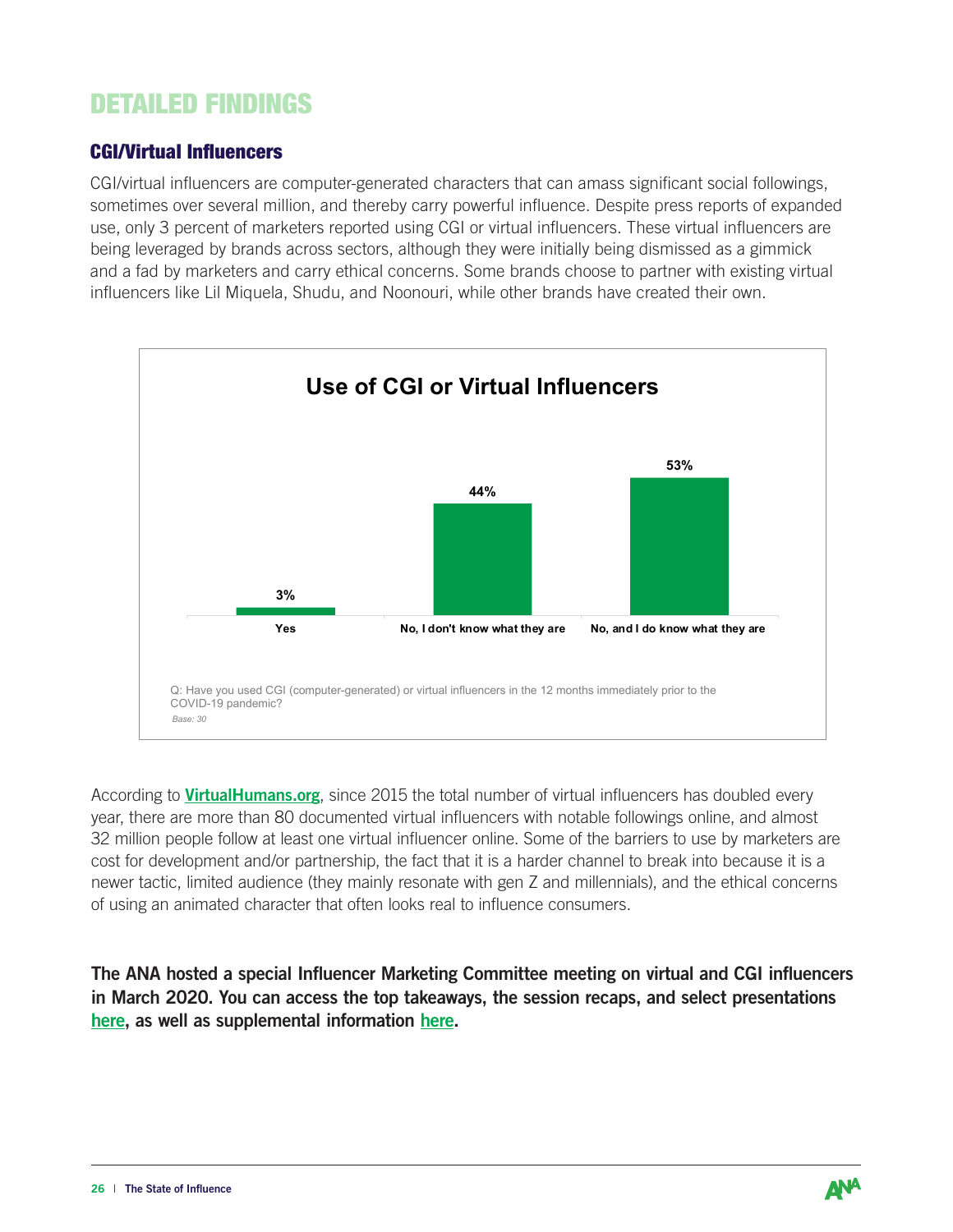# <span id="page-26-0"></span>**CONCLUSIONS**

There is no question that influencer marketing has arrived. Sixty-five percent of marketers have used influencer marketing in the past 12 months. Fifty-one percent of marketers were increasing their influencer marketing budgets prior to the pandemic, while only 5 percent reported spending less. Seventy-one percent of marketers report being satisfied with their influencer marketing results, compared with only 6 percent being dissatisfied. And influencer marketing spend is projected to grow 20 percent annually for the next three years, according to PQ Media's Global Advertising [& Marketing Spending Forecast 2020–2024](https://www.pqmedia.com/product/global-advertising-marketing-spending-forecast-2020-2024/). But for influencer marketing to further increase its importance in the marketing mix, critical issues need to be addressed.

The top challenges with influencer marketing, by a wide margin, are measurement and ROI. Nothing else comes close. In response to the question "How does the ROI of your influencer marketing compare to your other marketing activities?" the top response was "Unsure." That's a problem. We believe that influencer marketing will be under heightened scrutiny to demonstrate measurable ROI, especially if advertising budgets tighten.

Marketers view engagement, reach, and impressions as the most important metrics to measure influencer marketing ROI. Since it's so challenging for marketers to track lower-funnel outcomes in influencer marketing, many marketers don't prioritize them as goals or ROI metrics. Channel outcomes (often referred to as vanity metrics) are the only metrics that are consistently available. Clicks, views, impressions, and reach are only accessible to advertisers if the influencer has an authenticated account or access to an agency, or if the influencer has manually shared post stats.

An additional measurement challenge is that definitions of key influencer marketing metrics are not consistent across platforms or platform assets. Agencies use different metric definitions when reporting results to marketers. A brand manager at an insurance company noted earlier in this report, "Marketers have no objective way of knowing what influencer agencies are best and what creators are best because there's not consistency in metrics and definitions when reporting to brands." We address how the ANA is responding to this hurdle in the Implications for Marketers section below.

On the other end of the spectrum, marketers ranked the issue of fake followers and follower fraud as relatively low among the challenges with influencer marketing. Sixty percent of marketers vet influencers for fraud, and 40 percent either don't or don't know if they do. This is concerning, but also indicative that many marketers have either accepted influencer fraud as an unfortunate cost of doing business or don't know how to effectively address it.

Lastly, before the pandemic, brands were shifting their emphasis from short-term relationships with influencers to longer-term ongoing partnerships. If this trend continues, the pandemic could help reshape the industry in a way that promotes quality and transparency and reduces fraud. For influencers, that means massive followings alone won't guarantee brand collaborations.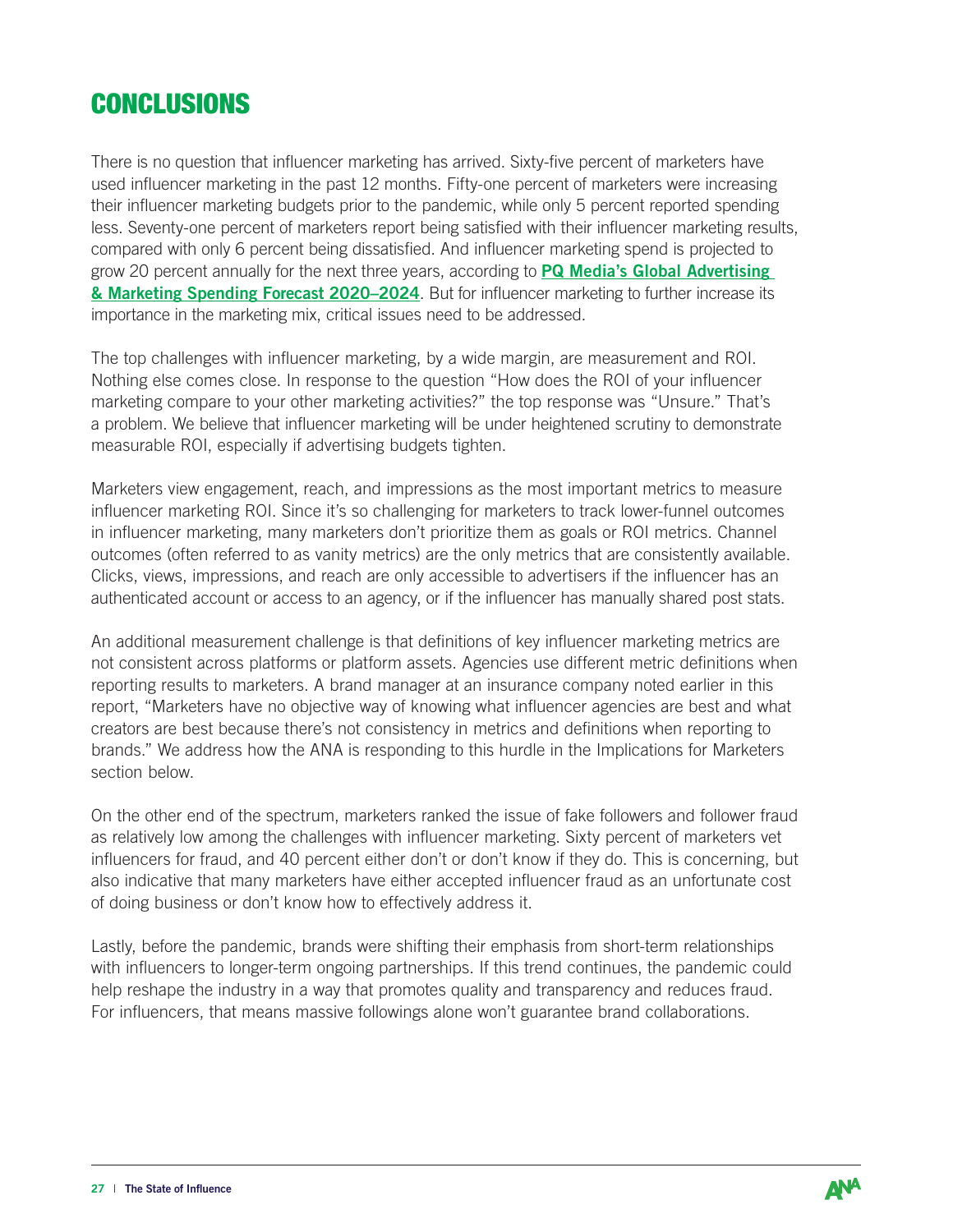# <span id="page-27-0"></span>IMPLICATIONS FOR MARKETERS

Based on the findings from this survey, there are a number of key implications for marketers.

#### 1. You Should Consider Influencer as Part of Your Marketing Mix

If you're part of the 35 percent not using influencer marketing, you may be missing out, particularly in the areas of reaching new audiences, greater brand awareness, and authenticity. Of the marketers who use influencer marketing, 34 percent report that it performs better than other marketing activities, and 71 percent report being very satisfied or moderately satisfied with its results. If you are new to influencer marketing, and don't know where to start, 85 percent of survey respondents use external agencies for at least some aspect of their influencer marketing, including selection, measurement, and campaign execution. ANA members can **contact the Ask the [Expert](https://www.ana.net/content/show/id/asktheexpert-intro)** confidential research team for information on which agencies perform which specific influencer services.

#### 2. Experiment, Test, and Learn

There are myriad examples of effective influencer marketing campaigns utilizing different types, budgets, and approaches. To identify what works best for your brand, experiment with varying influencer types, numbers per campaign, platforms, and post formats. Mid-level influencers (25,000–100,000 followers), subject matter experts, and macro-influencers (over 100,000 followers) tend to share frequently on social and have hyper-engaged followings, despite more modest audience numbers. If you tend to rely on one type, category of influencer, platform, or post format, test different ones with your audience to learn which perform best.

#### 3. Measurement Is Influencer Marketing's Greatest Challenge

To address measurement, a critical barrier to growth, the ANA recently formed the Influencer Marketing Advisory Board, a leadership community of senior-level marketers from across sectors, to help members and the industry at large optimize influencer marketing. The Board includes senior marketing leaders from Cigna, Hilton, Mastercard, Procter & Gamble, PUMA, Nationwide, Reckitt Benckiser, SAP, Sephora, Target, and Unilever. The Board has established as a top priority the creation of standardized measurement definitions to address the variance across platforms and inconsistent usage and reporting by different partners in the ecosystem. Over the coming months, the ANA will survey industry leaders to better understand definitions of common metrics, and based on the results, will be releasing standardized measurement guidelines that will be available by the end of the first quarter in 2021.

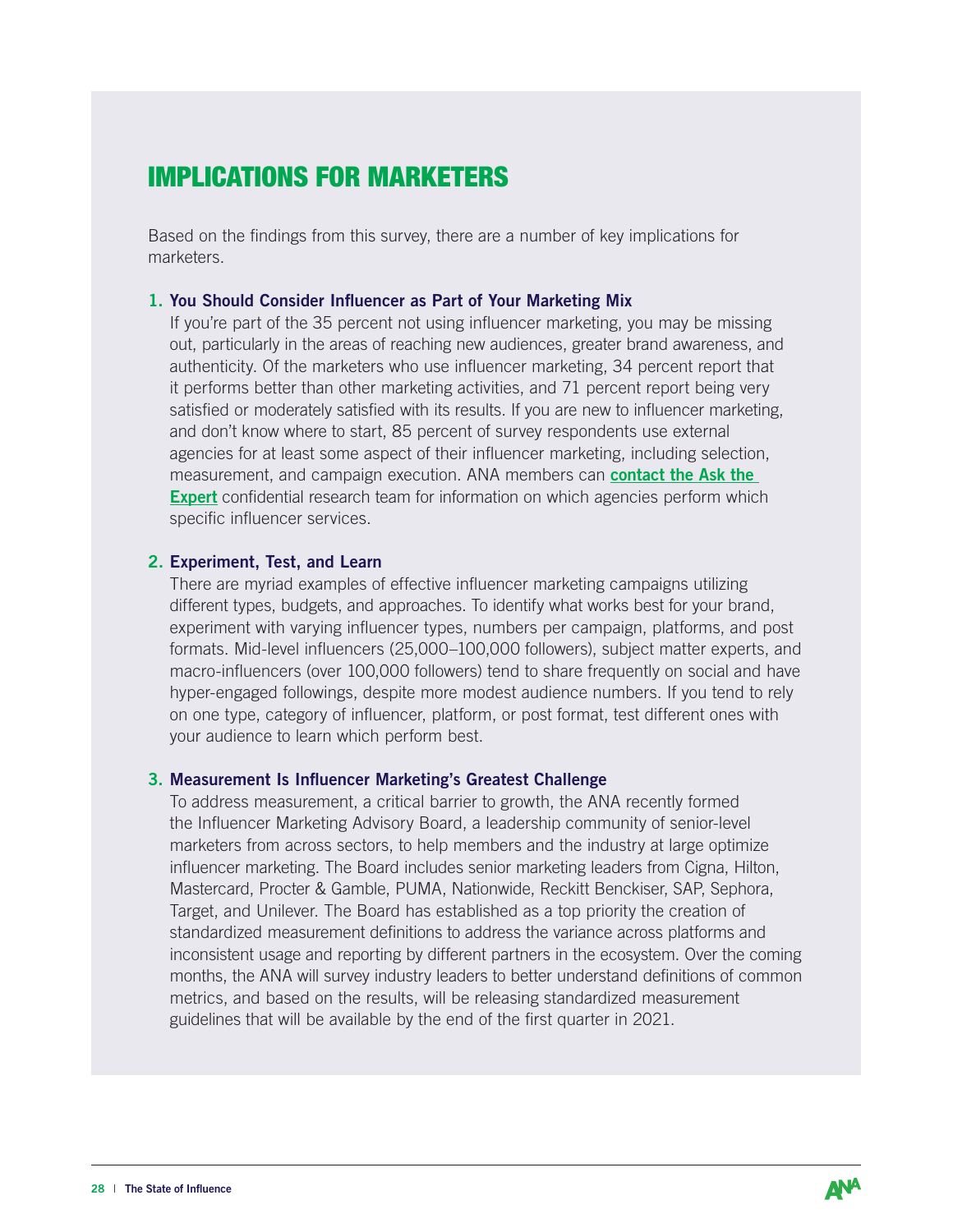### IMPLICATIONS FOR MARKETERS

#### 4. Access the ANA's Resources for Additional Support

The ANA is committed to staying on the forefront of influencer marketing and bringing resources like the ones below to our members, to help them navigate and maximize influencer marketing for growth.

#### » Influencer Marketing Guide

The ANA has created a comprehensive **[Influencer Marketing Guide](https://www.ana.net/miccontent/show/id/dm-toolprofile-influencer-guide)** that includes top brand case studies from Olay and AT&T; influencer marketing stats and definitions; expert perspectives on issues including influencer fraud, disclosure, and selection; in-depth interviews with specialists; metrics for influencer compensation; standard engagement rates; and guidelines for campaign measurement and FTC compliance/ disclosure. Download the Guide [here](https://www.ana.net/miccontent/show/id/dm-toolprofile-influencer-guide).

#### » Influencer Marketing Playbook

The ANA has also created an **Influencer Marketing Playbook** for members, which offers 15 downloadable Word and Excel templates for influencer marketing planning, execution, and campaign measurement. Download the Playbook [here](https://www.ana.net/miccontent/show/id/dm-toolkit-influencer-marketing).

#### » Influencer Marketing Committees

The ANA's Influencer Marketing Committees provide forums for ANA members to share case studies, explore new tools and technologies, address trends and challenges, and network with the goal of elevating each member's expertise. All meetings are complimentary for ANA client-side, Gold, and Platinum members to attend in-person or virtually. To join, click [here](https://www.ana.net/committee/joincomm).

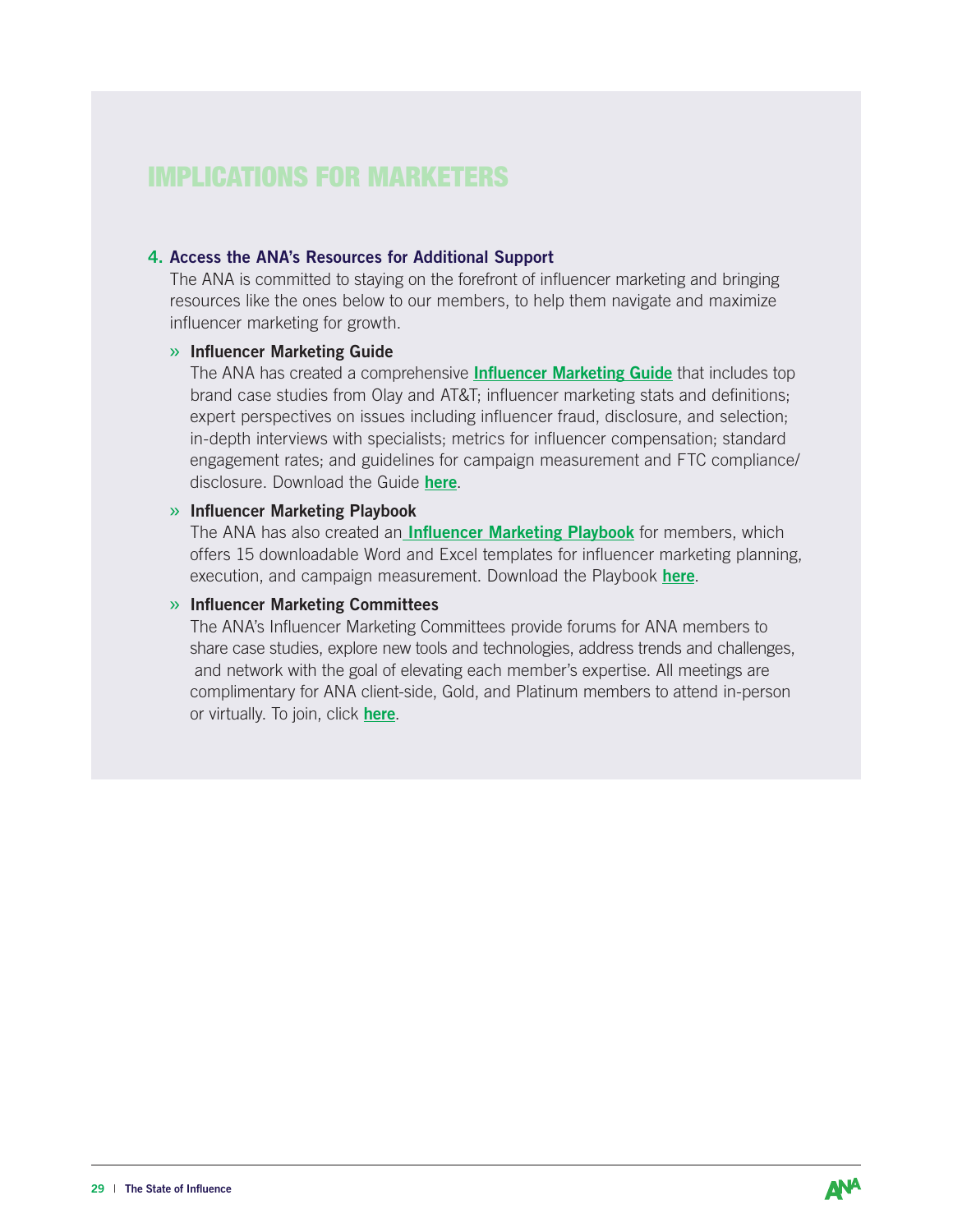# <span id="page-29-0"></span>ABOUT THE ANA

The ANA's (Association of National Advertisers) mission is to drive growth for marketing professionals, brands and businesses, the industry, and humanity. The ANA serves the marketing needs of 20,000 brands by leveraging the 12-point ANA Growth Agenda, which has been endorsed by the Global CMO Growth Council. The ANA's membership consists of U.S. and international companies, including client-side marketers, nonprofits, fundraisers, and marketing solutions providers (data science and technology companies, ad agencies, publishers, media companies, suppliers, and vendors). The ANA creates Marketing Growth Champions by serving, educating, and advocating for more than 50,000 industry members that collectively invest more than \$400 billion in marketing and advertising annually.

For more information, visit **[ana.net](http://www.ana.net)** or follow us on Twitter at @ANAMarketers.

# ACKNOWLEDGEMENTS

- Leah Marshall, director of influencer marketing at the ANA, was the project leader for the 2020 ANA Influencer Marketing Survey.
- Jenna Magill, manager of brand activation at the ANA, provided invaluable support with survey collection and data analysis.
- Additional contributions were provided by Mike Kaufman, SVP of brand activation, and Bill Duggan, group EVP, both at the ANA.